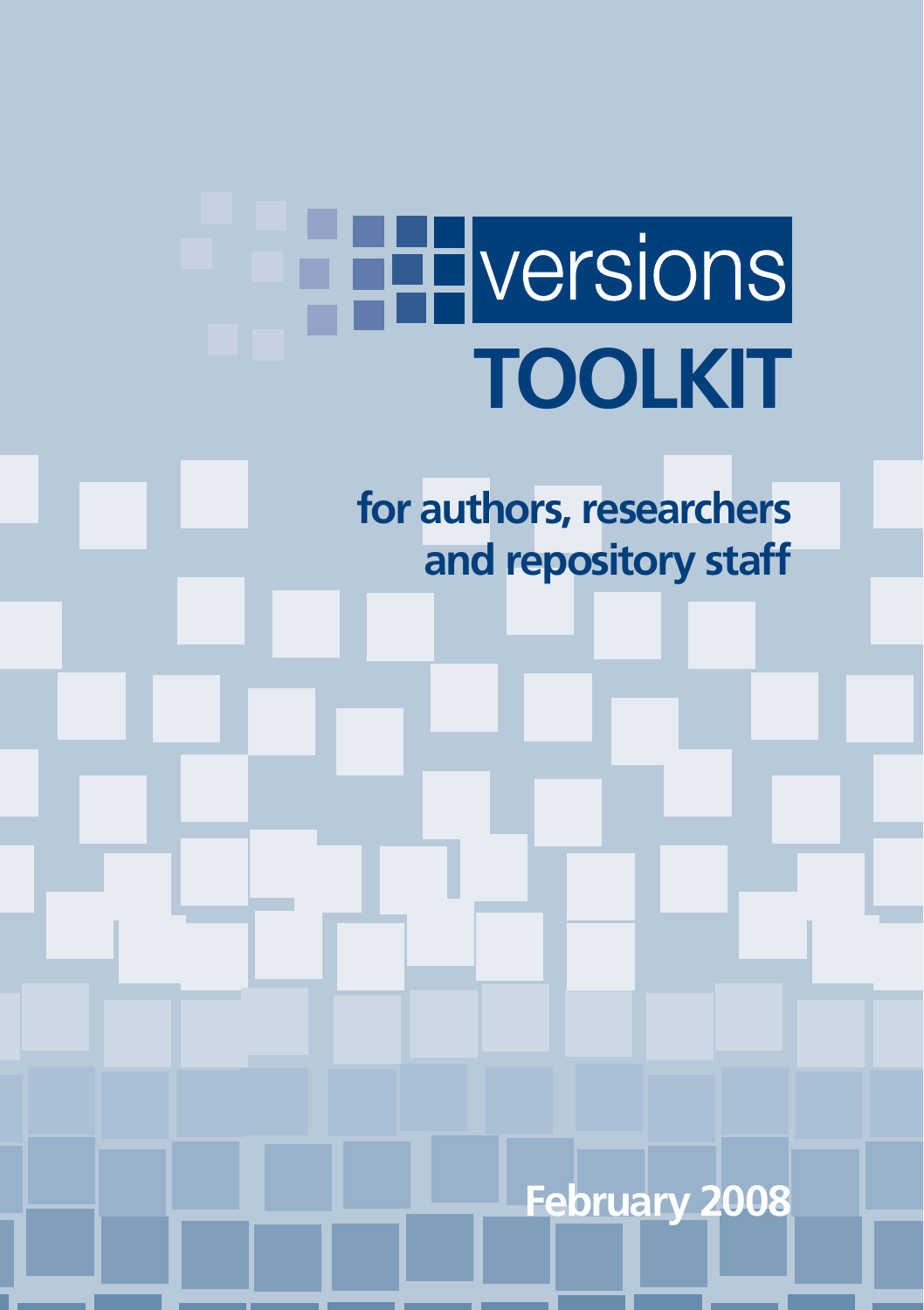| <b>Top 5 hints</b>                                                                                                                                      |
|---------------------------------------------------------------------------------------------------------------------------------------------------------|
| 1 Consider and plan how you will store and name your personal<br>1 versions of files from now on                                                        |
| 2 Keep permanently your own author-created Submitted<br>2 Versions and final author-created Accepted Versions of<br>research publications               |
| $\Im$ Add the date of completion of manuscript to the first page of any versions you create, especially your milestone versions                         |
| 4 Consider carefully how you will disseminate your work before<br>4 Signing any agreements with publishers and keep a copy of your<br>signed agreements |
| $\Box$ Deposit your work in an open access repository and think of your<br>$\mathbf{J}$ readers by quiding them to your latest and published versions   |

# **Suggested version names for journal articles**

| <b>Draft</b>                       | Early version circulated as work in progress                                                                 |
|------------------------------------|--------------------------------------------------------------------------------------------------------------|
| <b>Submitted</b><br><b>Version</b> | The version that has been submitted to a journal for<br>peer review                                          |
| <b>Accepted Version</b>            | The author-created version that incorporates referee<br>comments and is the accepted for publication version |
| <b>Published</b><br><b>Version</b> | The publisher-created published version                                                                      |
| <b>Updated Version</b>             | A version updated since publication                                                                          |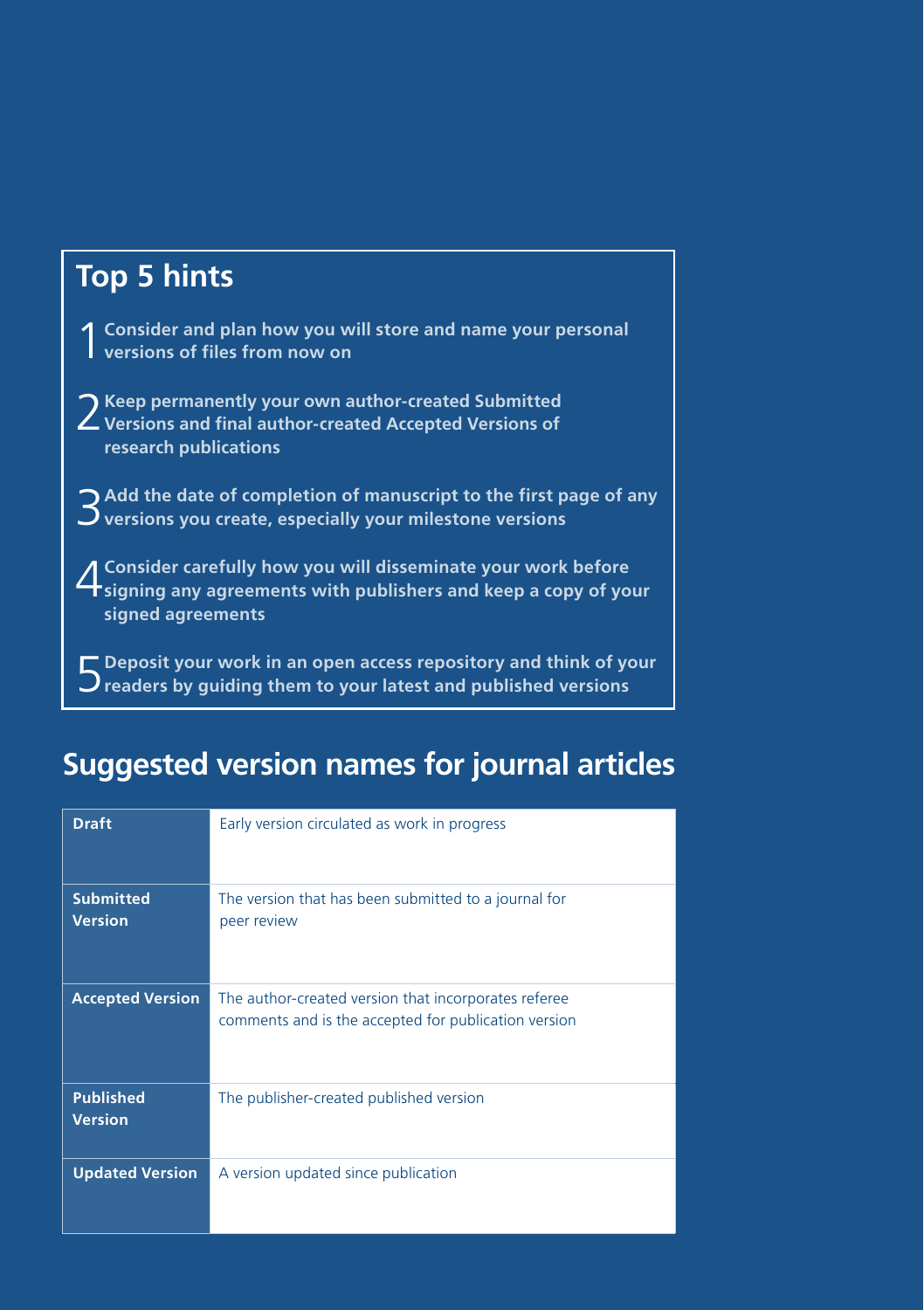# **Contents**

|                                                        | <b>PAGE</b> |
|--------------------------------------------------------|-------------|
| <b>Introduction</b>                                    |             |
| <b>For authors</b>                                     | 3           |
| The versions issue and its importance                  | 3           |
| Creating, storing and organising your research outputs | 4           |
| <b>Dissemination</b>                                   | 8           |
| Author agreements with publishers and other parties    | 11          |
| Version identification – helping your readers          | 14          |
| <b>For readers</b>                                     | 17          |
| <b>For repository staff</b>                            | 18          |
| <b>Resources</b>                                       | 19          |

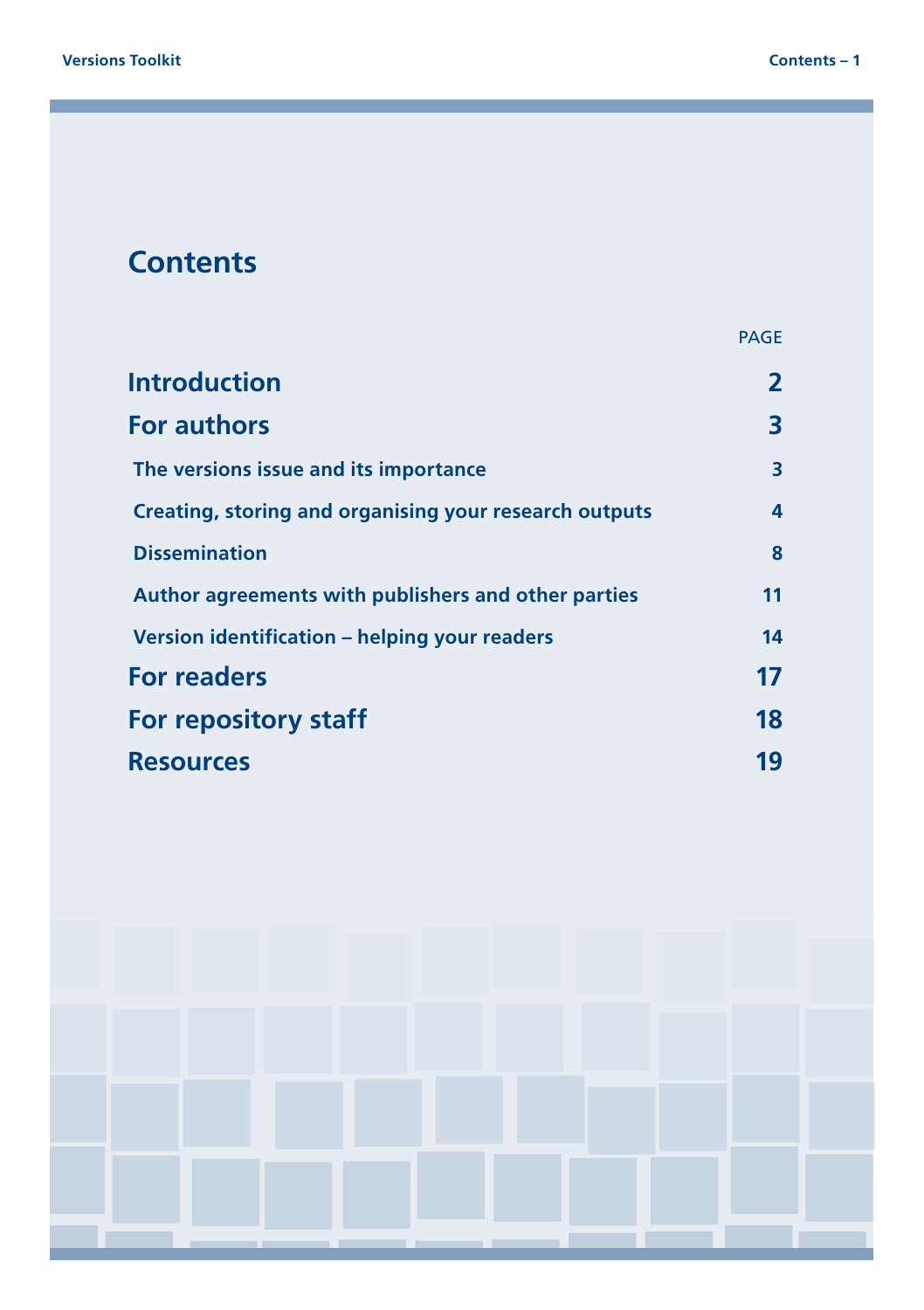# **Introduction**

**Thank you for your interest in this Versions Toolkit. It is a practical guide to help you when taking decisions about disseminating your research on the web. The toolkit is written in the context of open access (OA) self-archiving of research outputs by authors, alongside traditional publication in refereed journals and other academic publications. The focus is on open access institutional repositories established by universities worldwide. There is also relevance in the context of subject repositories.**

The toolkit is addressed to academic researchers as authors and as readers. It is also relevant for repository staff.

If you are an experienced researcher you are likely to be disseminating your work on a personal website, in a subject archive, or in an institutional repository already. This toolkit aims to:

- provide peer-to-peer advice about managing personal versions and revisions in order to keep your options open for future use of your work
- clarify areas of uncertainty among researchers about agreements with publishers and how these relate to different versions of research outputs
- suggest ways to identify your work clearly when placing it on the web in order to guide your readers to the latest and best versions of your work
- direct you to further resources about making versions of your work openly accessible

The toolkit draws on the results of a survey of researchers' attitudes and current practice when creating, storing and disseminating different versions of their research. As such the guidance in the toolkit represents the views of active researchers. Survey respondents were predominantly from economics and related disciplines.

#### **VERSIONS survey of researchers**

Quotations and survey results in this toolkit are based on a survey of researchers conducted by the VERSIONS Project in May-July 2006

- 464 respondents from 42 countries
- 75 per cent economics researchers
- Research active 50 per cent produce two or more papers per year

#### **Roles of survey respondents:**



The full results of the VERSIONS Project survey are available on the project website.

We hope that you enjoy reading the toolkit and that you will get some value from it. If you find it useful please let your colleagues know about it. You can find the toolkit on the VERSIONS Project website.

# **<www.lse.ac.uk/versions>**

**JISC briefing paper on Open Access**  www.jisc.ac.u[k/publications/publications/](http://www.jisc.ac.uk/publications/publications/pub_openaccess_v2.aspx) pu[b\\_openaccess\\_v2.aspx](http://www.jisc.ac.uk/publications/publications/pub_openaccess_v2.aspx)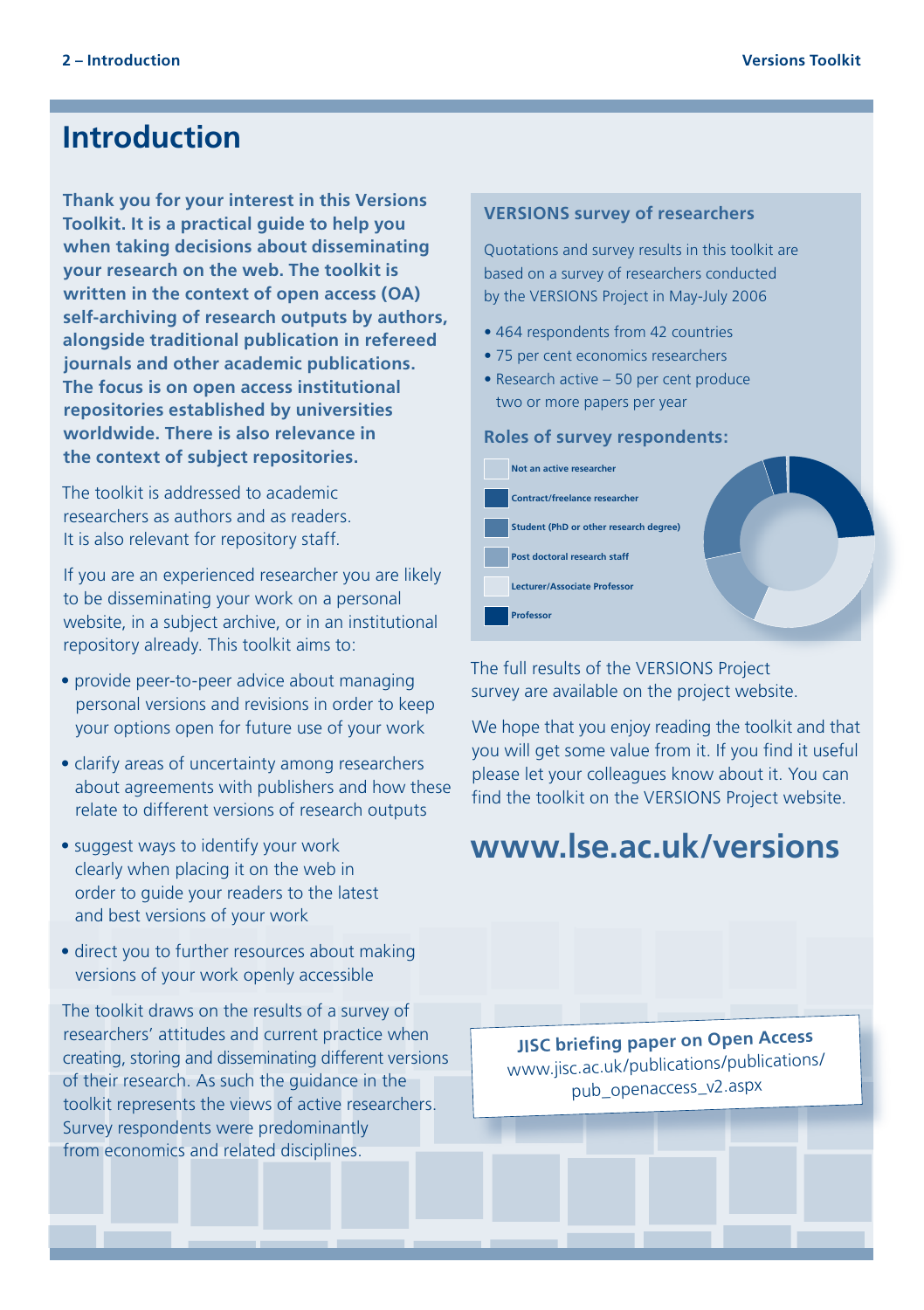# **For authors**

#### **The versions issue and its importance**

The issue of versions and version identification has become more important to authors with the development of the web and digital technologies. This changing environment makes it easier to store and disseminate earlier versions of research outputs. The development is a positive one in terms of improving scholarly communication and timely exchange of ideas. However ease of storage and dissemination sometimes leads to a lack of organisation and clear identification. One negative result can be a difficulty in locating specific versions among personal collections of files, thus limiting options for dissemination. Another is the time consuming process on the part of the reader to find the latest and any other important versions of an author's work when these are not clearly identified.

## What is meant by versions?

In this toolkit, the word version is used to describe one or more instances of a research output that is closely related to another in terms of its intellectual content. Some examples of this could be:

• a conference paper version of a paper you later submit for publication in a refereed journal

- a series of draft versions produced as part of the revision process between co-authors of a paper to be submitted to a journal for publication
- a working paper version of a paper that later develops into a shorter journal article
- a translation of a paper

Some commentators make a distinction between versions and revisions, using the term revision to denote a minor stage along the process.

#### Many types of output and many revisions

As an active researcher you are likely to create different types of output for a typical project or research topic. For example you may make a conference paper and presentation, a workshop presentation, a working paper or discussion paper, journal article, book chapter, or report to your project funder.In addition to this range of different versions of your work, the process of creating the outputs also typically includes the process of revision. This will result in many, many versions and revisions of your work, sometimes with co-authors. With so many different types of output and so many revisions you may well quickly collect a large number of versions of one particular paper in all its expressions and manifestations.

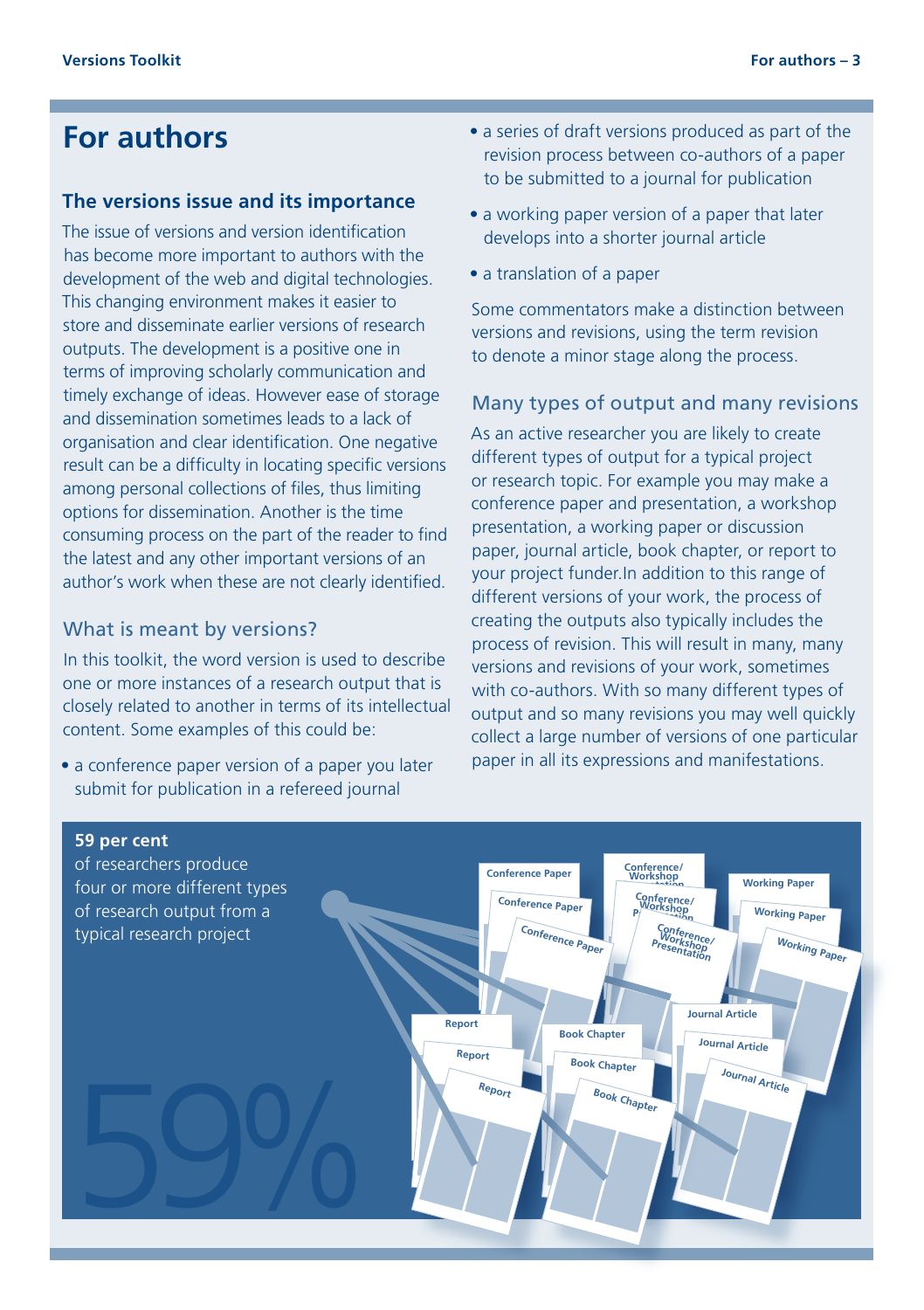#### **Authors produce and store many versions of their research outputs**

For each type of research output produced, authors go through many iterations. The number of revisions is increased when working with co-authors. In the production of a journal article, versions can run to as many as 60. Of these multiple versions authors consider a handful to be milestone versions.



# **Creating, storing and organising your research outputs**

A key question for you to consider is how many versions you wish to keep

and for how long? In our survey of researchers we found three main approaches:

# *Keeping everything and keeping it permanently*

This approach is feasible given the availability of cheap digital storage space. It has the seeming advantage that you will never inadvertently discard a version of your work that you may one day want to return to. In practice though, many authors who do this have told us that it is difficult (after an interval of time) to be able to locate easily the precise version you need. However, this approach can be a good strategy provided that you give careful consideration to how you will organise your files.

*Tip: If you decide on keeping everything permanently, spend some time considering how best to organise your files. Pick a system that makes sense to you and use it consistently.*

#### *Keeping milestone versions*

A majority of researchers are happy with a middle way: identifying and carefully storing 'milestone versions'. They regularly discard minor revisions once the next stage is reached but they ensure that they keep the major versions. The versions can represent a step along the road to publication or they can represent natural development phases in the intellectual content of the work. Authors who keep milestone versions keep their own authorproduced versions as well as publisher versions provided to them, such as publisher proofs and 'reprints'. See table on page 5 for guidance on milestone versions.

*Tip: Keep all your milestone versions and aim to keep them permanently.*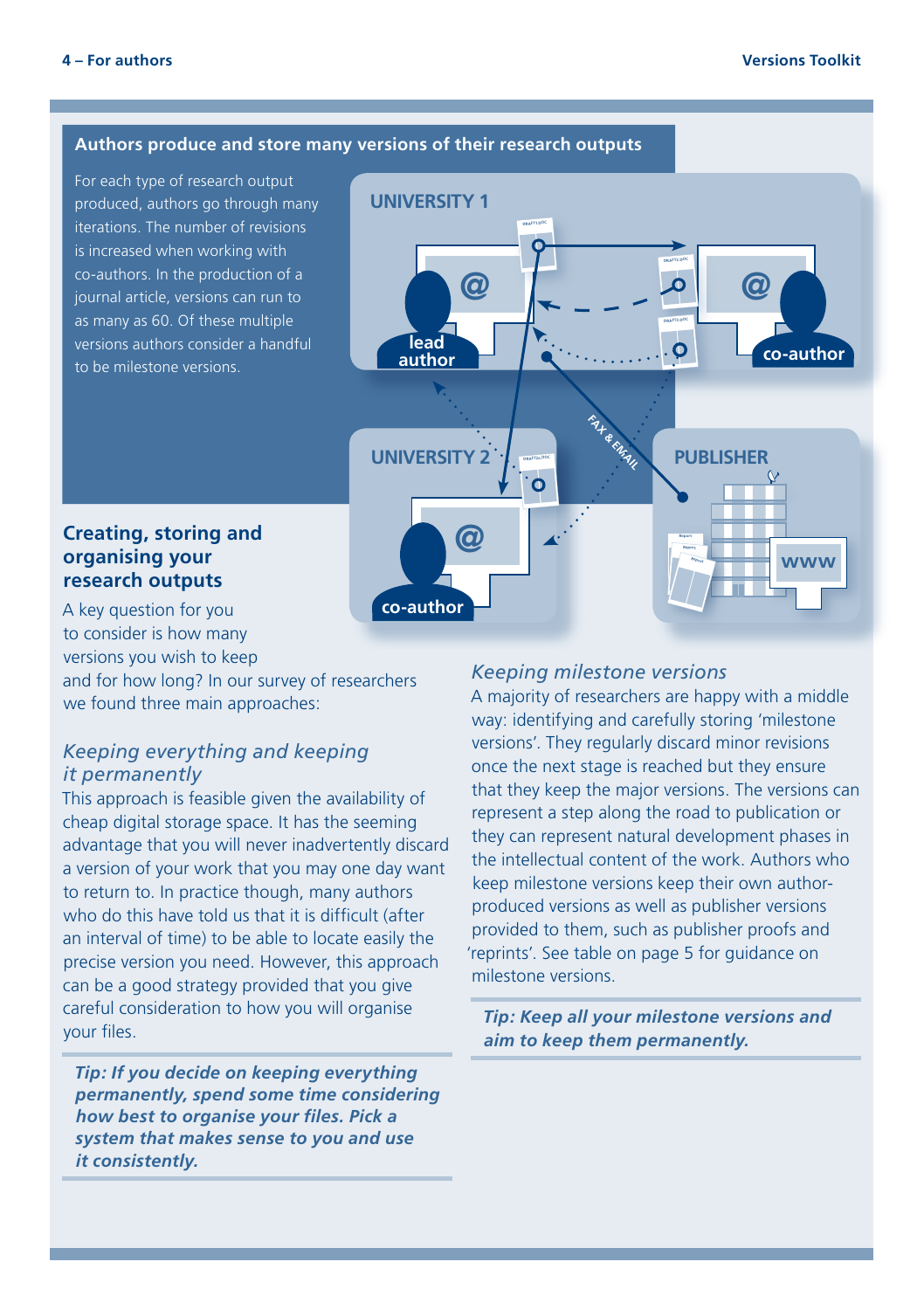| Type of research output                  | Suggested milestone versions                                                                                                                                    | Other personal<br>milestones                                                                                                                                    |
|------------------------------------------|-----------------------------------------------------------------------------------------------------------------------------------------------------------------|-----------------------------------------------------------------------------------------------------------------------------------------------------------------|
| Book chapter                             | Submitted version, Accepted Version,<br>Publisher's proof, Published version                                                                                    | and any other<br>versions marking a<br>major shift,<br>eg a point at which<br>the paper was split<br>or merged or at<br>which the ideas or<br>content developed |
| Conference and workshop<br>presentations | Final versions of the slides                                                                                                                                    |                                                                                                                                                                 |
| Conference paper                         | Submitted version, Revised version for<br>inclusion in published proceedings                                                                                    |                                                                                                                                                                 |
| Journal article                          | Draft for comment, Submitted version(s), Accepted<br>Version (following referee comments), Publisher's<br>proof, Published version (eq. publisher-provided PDF) |                                                                                                                                                                 |
| Working paper                            | Submitted version, Published version                                                                                                                            |                                                                                                                                                                 |

# *Keeping only the latest version*

A minority of economics researchers tell us they discard all earlier versions of their work as they revise. This can be a very good information management strategy which will help to reduce confusion about multiple versions and revisions as you go along. Before deciding on this course it is worth considering whether you risk limiting how you can exploit and re-use your own work in the future by discarding too much.

*Tip: If you prefer to discard all draft versions as you revise, consider at least keeping the following versions of your published work to keep your options open:* 

*• Submitted version (the version you submit to a journal for peer review or to a book publisher)* 

*• Accepted Version (the version you create following peer review or editorial comment).*

**Recommendation: Keep your final authorcreated Accepted Version following peer review. This is a single very important step you can take as an individual to open up access to your refereed research publications to a wider readership** 

## Formats of author versions to keep

Many researchers create a non-editable PDF file of their final Accepted Versions of journal papers and keep this alongside the publisher-provided PDF file. It is a good idea to keep the Accepted Version of the paper in an editable format too, such as a word processing format. In this way the abstract, keywords and other information can be used by your institutional repository staff to index your work. This will greatly add to the visibility of your research on the web.

Having an editable format will also help your repository managers to preserve the digital content well into the future by migrating the file to newer formats as these arise.

Your repository managers will probably create a PDF of your work for dissemination in the repository to protect against misuse or plagiarism, or you can supply this yourself if you prefer.

*Tip: Keep the final author-created Accepted Version in an editable format such as a word processing format and deposit this with your repository staff.* 

It may be that you have a personal collection of typed manuscripts of your older papers. Be sure to keep these in addition to any reprint copies supplied to you at the time by publishers.

*Tip: Keep old typed author manuscript versions too. It may be possible for your institution to digitise these in future and to make them available on the web.*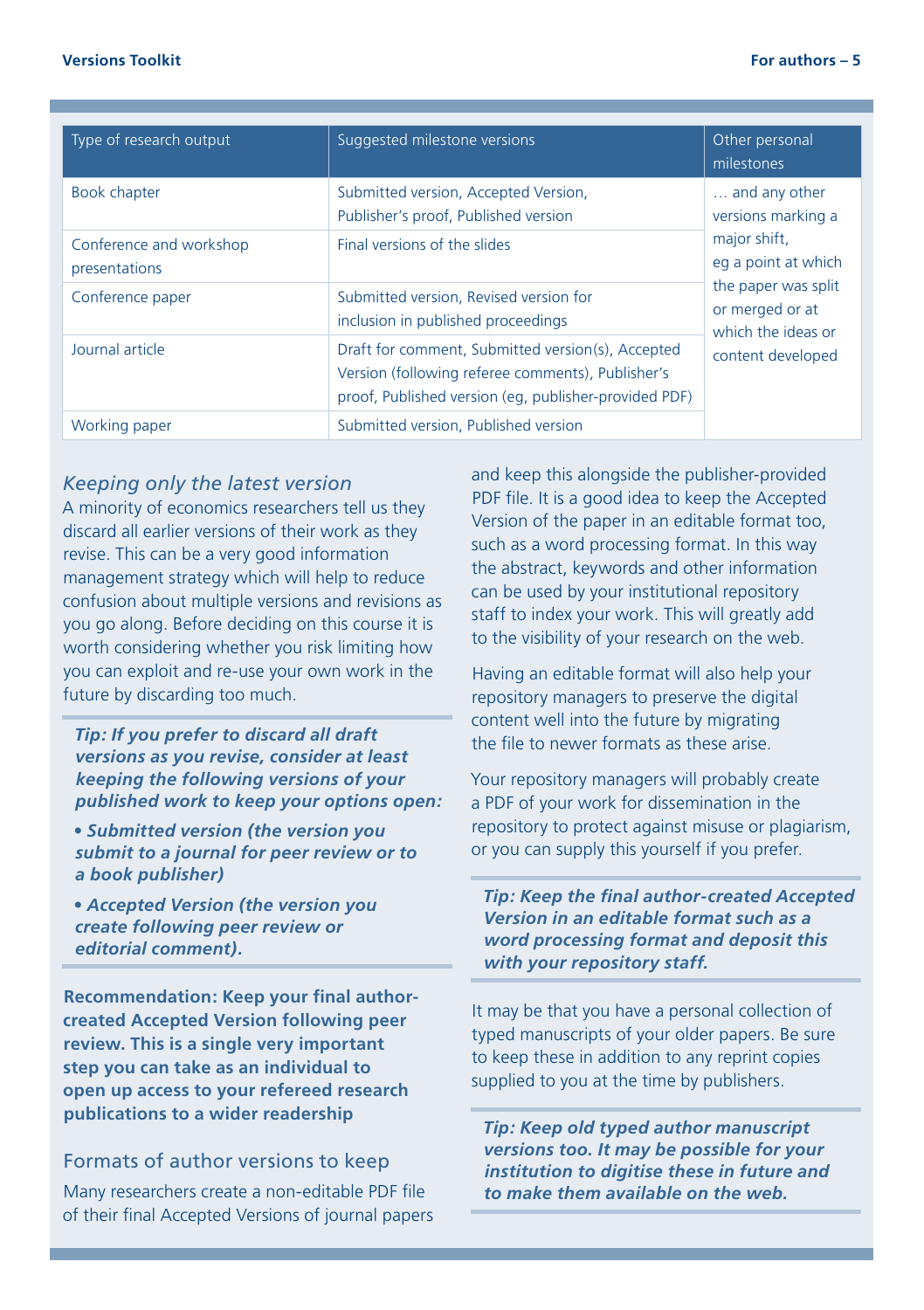## Organising versions of your research outputs

As a researcher you are on the move, working from home, office, conference or field work location. You may be using mobile and wireless technologies and have a range of storage devices: work network drive, home and office PCs, laptop, mobile phone or PDA, external storage media such as USB stick, CD/DVD. Your office network storage space is likely to be secure and backed up at frequent intervals, while other personal storage devices are more susceptible to loss or damage. You may want to make offline backups yourself at regular intervals both for convenience and for peace of mind.

*Tip: Choose one location as your primary storage space and copy any versions from other locations to this frequently to bring it up to date.* 

Take some time to decide how you are going to use your computer file system to arrange your files in a way that makes sense for your own work. Without this planning, researchers tell us they keep everything 'just in case' but cannot in practice locate specific versions easily when they need to.

Authors tell us they keep their multiple versions and revisions in folders and subfolders such as:

- Research project or topic
- Paper
- Calendar year
- Journal(s) in which intending to publish
- Conferences
- Older versions
- Accepted Versions of articles
- Publisher PDF versions

*Tip: Decide on a folder structure that makes sense to you and be consistent.*

When working with co-authors it is worth agreeing in advance how you will handle versions and how to ensure that revisions are always made to the latest version. Some researchers

told us they have access to a version control system or to groupware and that these software tools help them to control the process of revising their work. Other collaborative spaces for sharing documents and managing versions include wikis and project management tools.

*Tip: When working with co-authors, agree in advance how you will ensure the orderly revision of the paper and where the main versions will be stored.*

Research on personal information management suggests that it is harder to locate our own digital assets after the passage of time than it is to find paper-based documents. For paper-based documents we may keep a special box or folder of important things and remember where it is kept in our office or home. We are less likely to prioritise our important digital files in such a way.

A regular inspection of your files can help you to identify the important versions and store these safely.

*Tip: Consider creating a special folder in your computer file system for your 'mustkeep' versions. Give these priority over superseded or less important versions.*

# Version identification of your own files

In this section of the toolkit we offer you some tips that have come from researchers themselves about how they identify their own files. You may find some of these useful.

# *Dates – computer file system date and time*

Your own computer's file system, will provide you with access to information about the date and time created and date and time modified, which can help you to sort and find the latest versions of your work. However, take care to note what happens with these dates when files have been copied from older versions.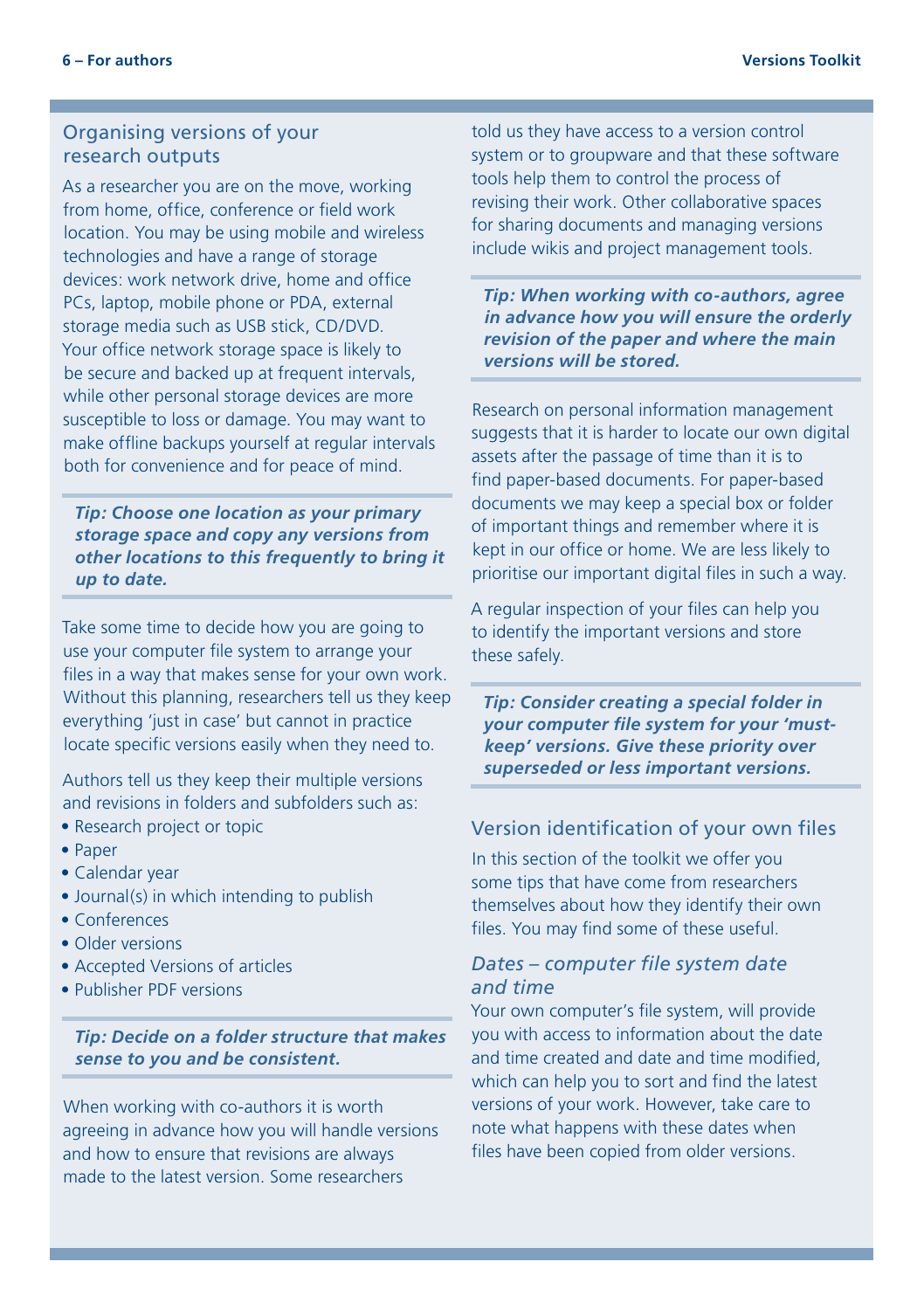## *Date of completion of manuscript*

It is a good idea to type the date yourself on the front page of any draft or version you are working on and to be consistent about updating this date when you save a new version. The date(s) you add should include the date you last worked on the manuscript. Readers told us this is one of the most important elements in helping them to check they have the version they wish to read.

#### *Version numbering*

This can be a useful convention for your own purposes while revising a paper, particularly when working with co-authors. Whether or not you include version numbers on papers you disseminate to an external readership is a matter of choice for you. Some researchers have told us they use version numbering to differentiate between major and minor changes to a paper. For example, v1.1, v1.2, v1.3 represent minor revisions, while v2.0 represents a major development in the paper.

#### *Filenaming conventions*

When identifying your own versions and revisions, the use of dates or version numbers (or both) in a file name can be a very useful technique for identifying earlier and later versions in your own file system.

For example a filename progression could be something like: *nameofpaper v0a 22sep07.doc nameofpaper v0b 25sep07.doc nameofpaper v1a 7oct07.doc*

Authors tell us that they add other clues about the version to the filenames for their own convenience, such as:

- Journal abbreviation to denote a submitted version
- 'Final' perhaps also with journal abbreviation to denote an Accepted Version

#### *Notes*

Adding a note to the front page of versions of your paper is a way to convey useful information about the version in a concise form that can be easily understood by human readers. If you do this while revising your paper, you may find it easier to differentiate between versions after an interval of time. It is a good idea at least to add such notes to any version you intend to disseminate.

Notes could explain:

- Where this version is on the path towards publication
- How it relates to other work. It could be particularly important to highlight the link to any related work that bears a different title
- How it differs from any published version  $(if$  applicable)
- If the work is an update of a published work (eg a conference paper updating work presented in an earlier journal paper)

For example:

'This paper is the submitted version for Journal X. It is based on earlier personal drafts with input from conference presentation Y at conference Z'

You may find the checklist on page 15 helpful in deciding which information to include on the first page of your paper.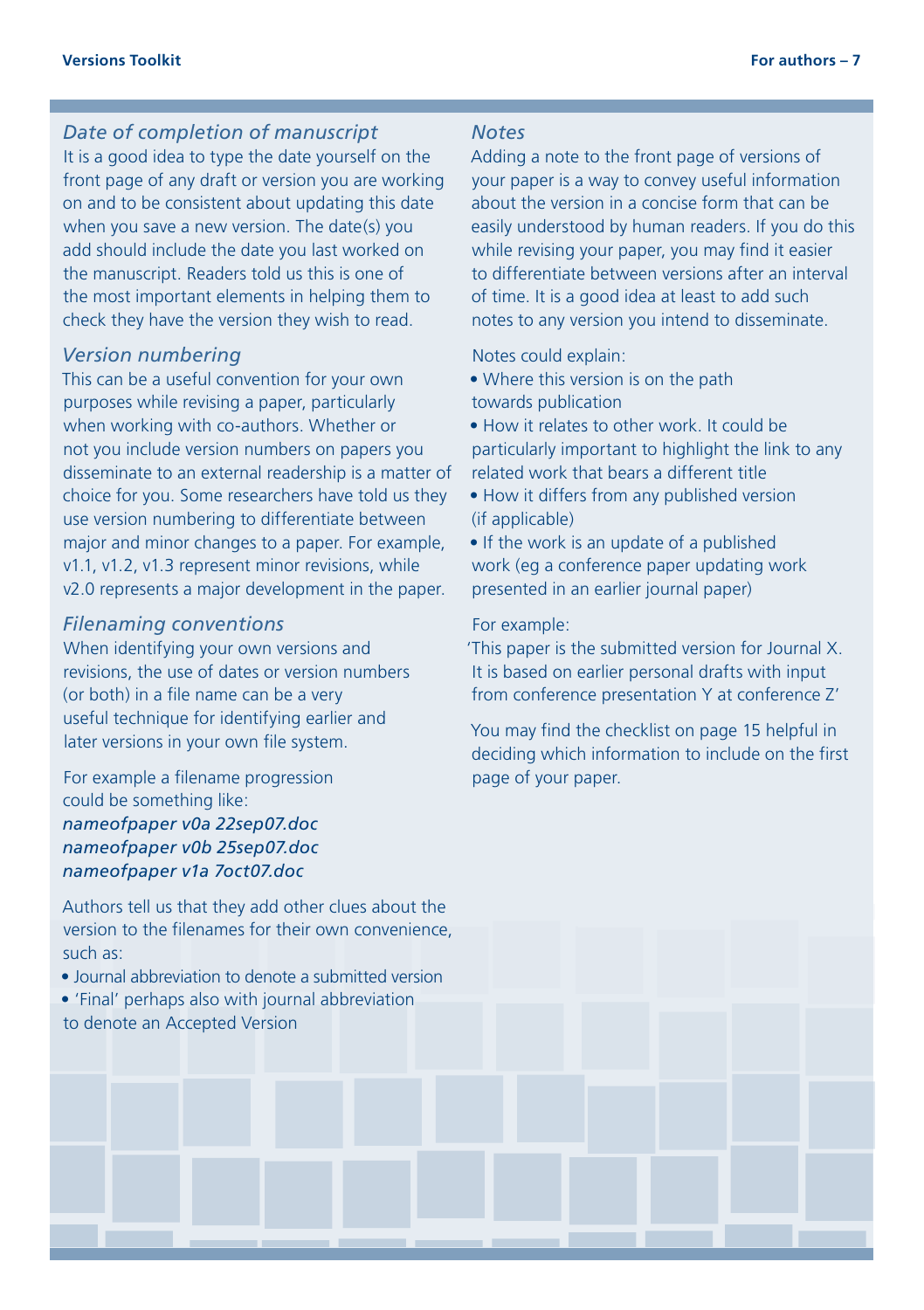# **Dissemination**

# Which versions to disseminate

The decision about when to disseminate your work and whether to make early versions of work in progress openly accessible to the public is a personal one for you as an author. If you have signed an agreement with a publisher, then it becomes a matter partly governed by the contract you have signed and also by copyright law.

university invites them to place a copy of Authors often say that they are unsure which versions of their research outputs they are permitted to post on the web or in an open access repository. However 81 per cent of our survey respondents told us that if their their final author version in the institutional repository they would be willing to do this.

work and final Accepted Versions of your work when to disseminate your work. Rather we copyright and your rights as an author. **Example 20** Knowing whether that could all of the versions **1 1 2 3 Available on open access. We also hope to direct the star** It is not the purpose of this toolkit to make recommendations to you about how and offer practical advice about what to consider if you do wish to make early versions of your you to further information about publisher

# Dissemination of early versions and work in progress

Early dissemination of work in progress is much more common in some disciplines such as physics, computer science, and economics than in others. Economists have told us that it can take up to three years to publish in a refereed journal and therefore dissemination takes place early through pre-prints, working papers and conference/workshop material. The benefits of doing this are in speeding up scholarly communication and exchange of ideas.

Some authors are concerned that placing an early version of their work in an open access repository or elsewhere on the web may count as prior publication in the eyes of publishers and thus render the work ineligible for publication at a future date. In fact you may find that publisher policies are more liberal on this issue than you think. It is a good idea to check the policy of publishers and journals in which you hope to publish in future.

*Tip: The SHERPA/RoMEO website [www.](www.sherpa.ac.uk/romeo.php) [sherpa.ac.uk/romeo.php](www.sherpa.ac.uk/romeo.php) provides links to publisher policies and can be a good place to start.*

**If your university invites you to place a copy of your paper in the institutional repository and requests from you the 'final author version', would you provide this version?**



*'Far too often online references disappear or move to other locations, usually within two years of referencing them. This is a very serious issue which needs sorting out.'*

> *'With all online resources, it is important that the URL be highly durable, so that future readers can consult one's sources.*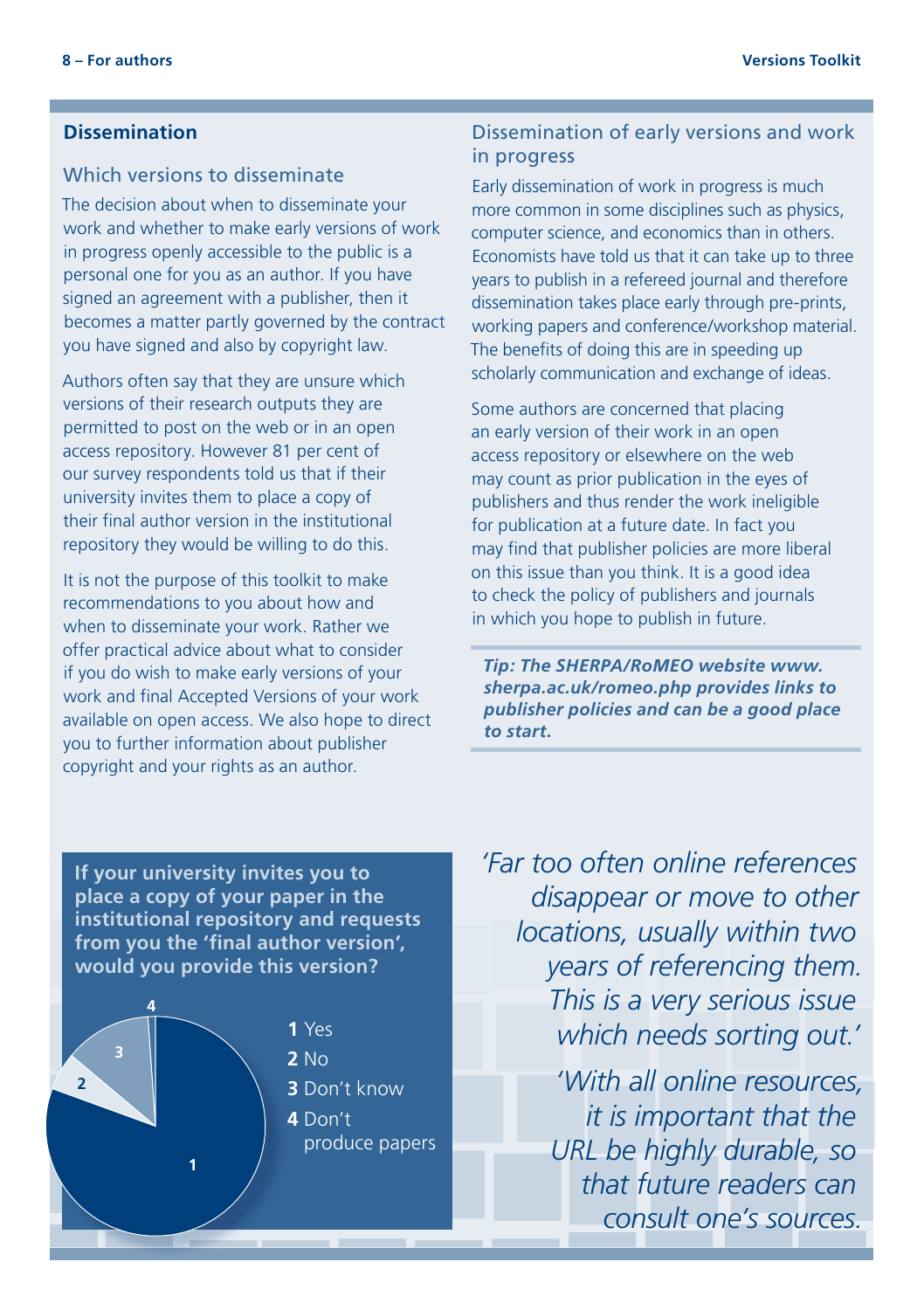Another concern sometimes expressed by authors is that while they are happy to disseminate early versions of their work, once the work is revised, refereed and published they would prefer to remove earlier versions in order to exercise some quality control. They are concerned that readers may find an early unrevised version of their work and miss a higher quality refereed version (which could also be several years more up to date).

There are a couple of things you can do as an author to address this concern:

• Deposit your early work in an institutional repository (or subject repository) if you disseminate it. In that way when a later version is added, a link will be made between the two and the reader will be guided to the most recent version as well as to any published versions

• Clearly identify your early work to show what status the version has, eg draft for comment, submitted version

• Add the date of completion of the manuscript Your readers also have an interest in finding your latest work and with these clues they will know they should look further.

It is difficult successfully to withdraw earlier copies of your work once they have been disseminated on the web and it is likely to be unfair to your readership. 81 per cent of researchers we surveyed said it is essential or important to them that a work that has been available online stays available at the same location. Readers have told us that they generally download and/or print out a copy of anything they read online because of the fear that it may disappear or have a broken link in future.

*Tip: If you disseminate early versions, do this through deposit in a well-managed repository to enable future linking with later versions and/or compliance with publisher requirements in due course.* 

Authors have concerns about loss of or dilution of citations to their published work if they disseminate early versions online. To some extent this is a function of the delays in the publishing process. The early work is read while peer review is taking place. By the time the paper is published, so the argument goes, the research community has moved on. To mitigate against this, you have the option to mark your early version with a request not to cite.

*Tip: If you disseminate an early version for comment or discussion but hope to publish and receive citations for the publication, mark your early versions with a request 'Please do not cite'.*

**If you read an earlier version of a paper that has been published in a journal, how would you prefer to cite it?**

- **1** Cite the published version only, even though I have read the earlier version *339*
- **2** Cite both the published version and the earlier author version that I have read *33*
- **3** Cite the earlier author version that I have read *58*
- **4** Do not cite any version of the paper if I have not read the published version *22*
- **5** Don't know *12*

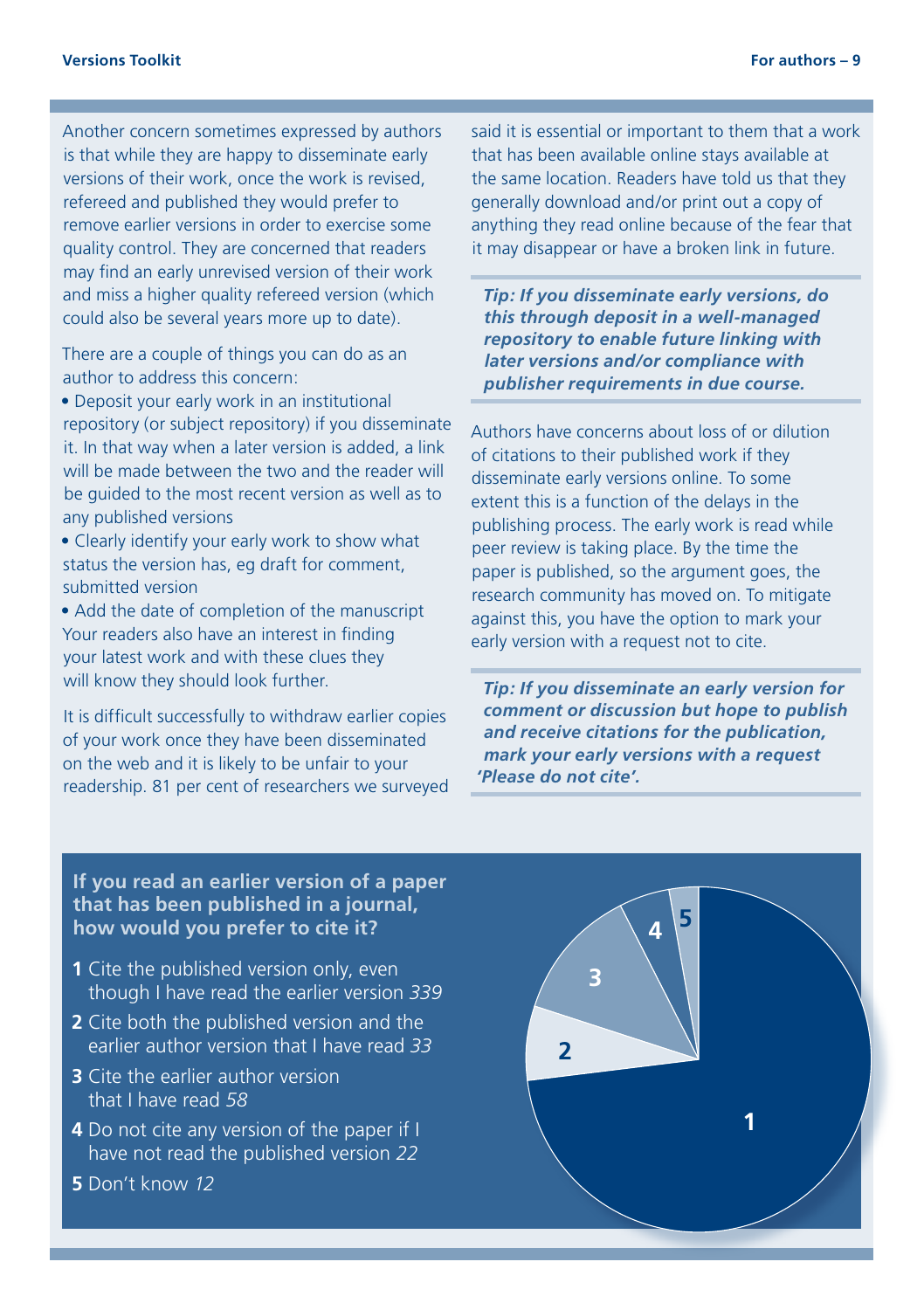# Open access dissemination of later versions of published work

Once your work has been refereed and published you have a community of readers made up of those researchers in your field who happen to have access to your book or a subscription to the journal. The decision for you at this stage is whether to make your work available to a wider readership by placing a copy of your refereed work in an open access repository or on the web. The question of whether your agreement with your publisher permits this is discussed on page 11.

Authors sometimes express concern about the time taken to find and prepare a copy of the Accepted Version of articles. Issues may include: • When co-authoring, only the corresponding or lead author has the final Accepted Version • After an interval of time, it is too costly to go through computer drives to look for the Accepted Version.

The advice elsewhere in this toolkit about managing personal files of versions and ensuring that final Accepted Versions are retained, perhaps in a special folder, should help to minimise the effort needed. The benefits in terms of increased readership and visibility of research may be weighed against the time required to locate and make available these versions.

*Tip: When working with co-authors, protect your rights by requesting a copy of the final Accepted Version from the lead or corresponding author, so that you have access to your own work.* 

Another concern mentioned by some authors is that the final author-created Accepted Version of a paper is of poorer quality than the published version. For example, the final stages of revising an article may be carried out by making hand-written amendments to a publisher proof and so the published version may not be a 100 per cent verbatim copy of the final Accepted Version created by the author.

When considering this issue, it may be worth bearing in mind the potential readership among those who do not have access to the published version. For such readers it will be a huge benefit to be able to have access to the content of the paper at all, even if it is not the fully polished published version. By depositing your Accepted Version in a well-managed open access repository, you will find that your open access Accepted Version will be linked to the published version. In this way any reader with access to the published version can go there.

If there are late corrections or amendments that concern you as an author, there are a couple of options available to you:

- Indicate on the front page of your Accepted Version the extent to which the published version differs from the Accepted Version text and alert your institutional repository administrator to this also
- Provide on the front page of your Accepted Version the correct citation for the published version, including the DOI (Digital Object Identifier) if known
- If you wish to make the additional effort, you could edit your version to incorporate all the corrections made at copy-editing and proofreading stages if your publisher agreement permits this, or append a note of such changes.

*Tip: If you wish to disseminate your final Accepted Version but are concerned about variation from the published version, provide the details of these variations to your repository staff.*

Concern about loss of citations is also mentioned (by 42 per cent of researchers in our survey) in connection with providing final author-created Accepted Versions to institutional repositories. However we also found that an overwhelming majority of readers prefer to cite the published version, even when reading open access versions online. If you are concerned about loss of citations as an author, you could take a couple of actions to help with this: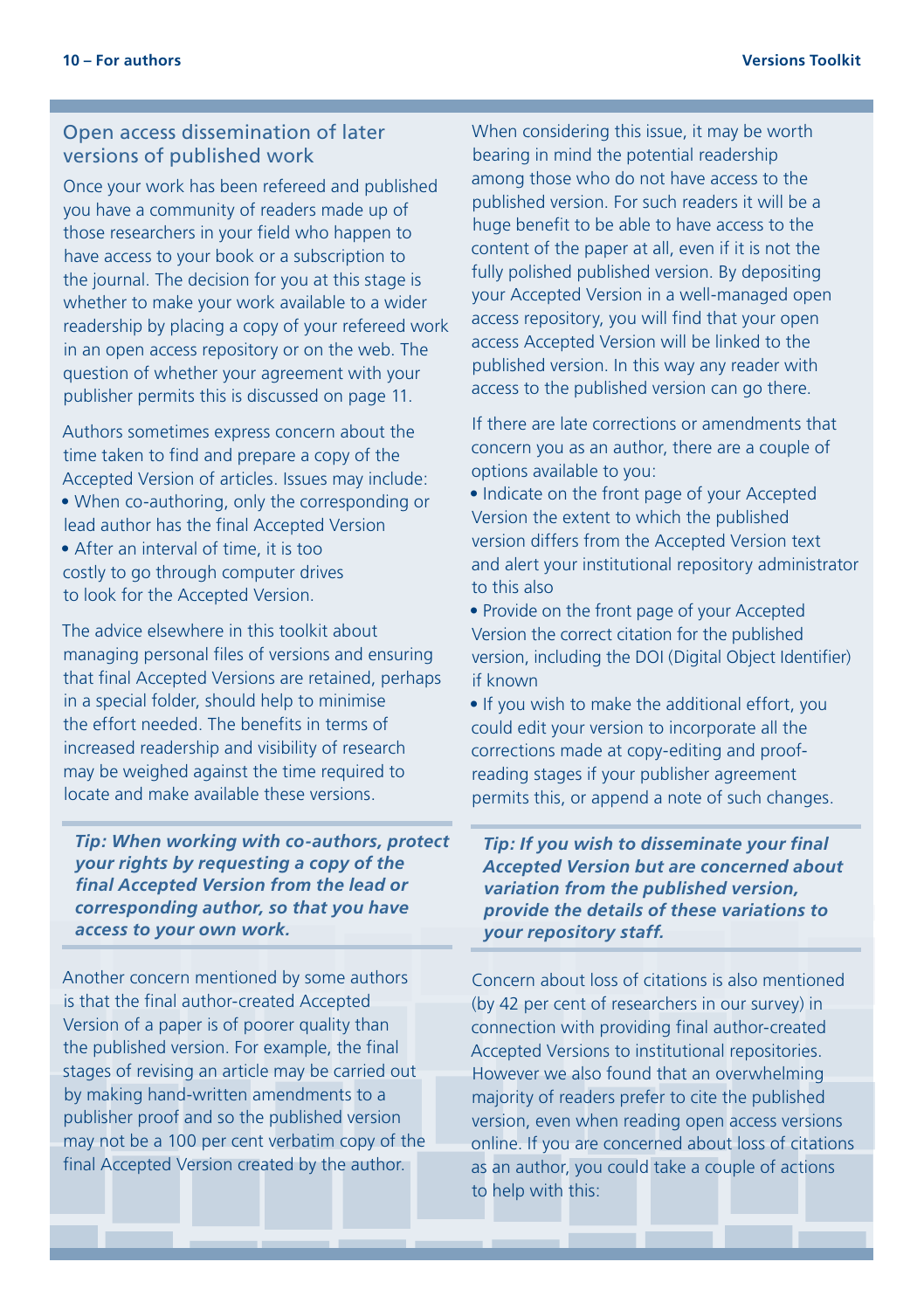#### **Versions Toolkit For authors – 11**

- Place your open access version in an institutional repository where it will be linked to the published version
- Add your preferred citation to the front page of your Accepted Version

• Indicate to your readers the variations, if any between Accepted Version and Published Version.

#### **Author agreements with publishers and other parties**

**1 2 3 4 5 6 7** issue and how it relates to their ability Authors are very uncertain about this to make their work open access.

#### **5 Fublishers Exercise that conditions**

**6** Time taken to look at different versions In the case of articles for publication in refereed journals, as the author you are likely to be the copyright holder, while drafting the paper. At some point in the process, usually at acceptance of manuscript or preparation of proofs, you will be asked to sign a document known as a *Copyright Transfer Agreement*. This document is a legal contract. When you sign it, you typically agree to give away your copyright in your work in exchange for publication of the work by the publisher.

The first thing you can do to avoid limiting your rights in your own work is to read this agreement very carefully and to consider whether it allows you to use your work in the way you want. You can negotiate with your publisher about the kinds of use you will want to make. There are alternatives to the standard copyright transfer agreement and your publisher may be willing to agree.

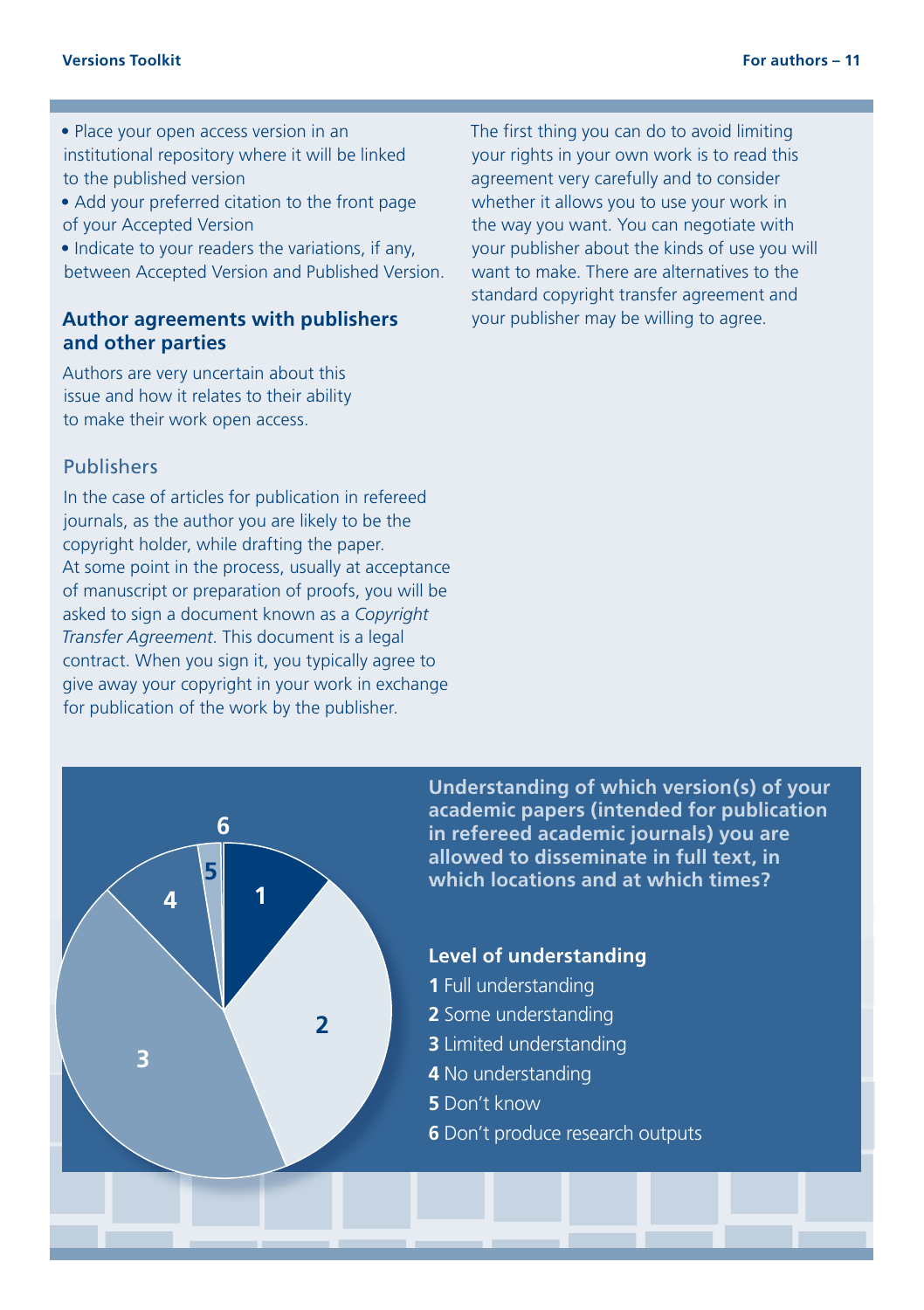**Summary of the kinds of options that may be available to you to negotiate with your publisher**

| <b>Types of agreement</b>                                                        | Who will hold<br>the copyright | <b>Author's rights following</b><br>the agreement                  |
|----------------------------------------------------------------------------------|--------------------------------|--------------------------------------------------------------------|
| Standard copyright<br>transfer agreement                                         | Publisher                      | As determined by publisher<br>in their usual agreement             |
| Copyright transfer agreement<br>with author addendum<br>reserving certain rights | Publisher                      | Standard plus any<br>additional agreed by<br>author with publisher |
| Licence to publish                                                               | Author                         | Retains copyright and grants<br>publisher a licence to publish     |

The excellent SHERPA/RoMEO listing at **[www.](www.sherpa.ac.uk/romeo.php) [sherpa.ac.uk/romeo.php](www.sherpa.ac.uk/romeo.php)** provides very clear summaries of publishers' standard agreement terms and links to the detailed policies on publisher websites. The RoMEO site is searchable by journal title and by publisher name.

SPARC has produced very clear guidance on how to draft an addendum to standard agreements **<www.arl.org/sparc/author/index.html>**

The SURF and JISC Copyright Toolbox provides a sample *licence to publish* which you can propose as an alternative to copyright transfer. **[http://](http://copyrighttoolbox.surf.nl/copyrighttoolbox) [copyrighttoolbox.surf.nl/copyrighttoolbox](http://copyrighttoolbox.surf.nl/copyrighttoolbox)/**

In the table above is a summary of the kinds of options that may be available to you when negotiating with your publisher.

*Recommendation:* **Consider the rights you wish to retain and be ready to negotiate with your publisher before signing an agreement.**

*Recommendation:* **Keep a signed copy of the agreement or licence you sign with your publisher and let your institutional repository staff know of any special terms you have secured.** 

# Funders

Public research funders increasingly require grant holders to deposit research outputs arising from their grants into an open access repository. In some cases this could lead to a conflict of obligations on the part of authors, when a funder requires deposit of an open access copy of their work, while the publisher agreement prohibits this. It is essential to be aware of funder policies and to keep the Accepted Version in order to be ready to comply with funder mandates. The JULIET website at **<www.sherpa.ac.uk/juliet/index.php>** tracks and summarises these policies and cross-refers them with publisher policies in the RoMEO website.

#### Employers

Some universities have agreed an intellectual property rights policy with their authors. As an example, such a policy might leave academic staff as copyright holder of their research publications, but may seek a non-exclusive licence to make such research publications available on the university website and/or in an institutional repository.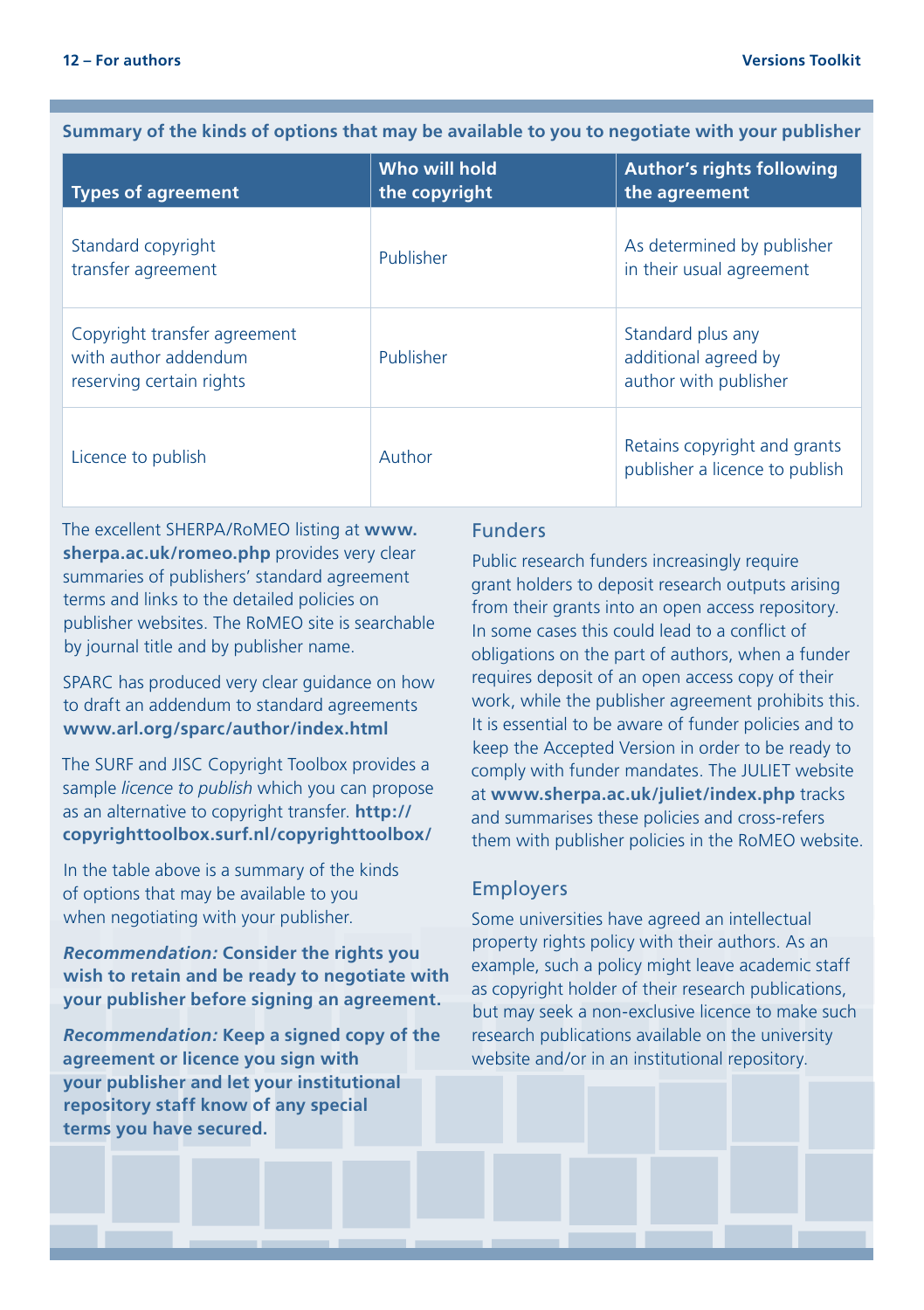# Which versions when and where

The detail about which versions of your work you can make openly accessible is set out in the standard copyright transfer agreements and in any additional or different terms you negotiate. There is variation among publishers about which versions can be made accessible, in which locations and at which times. This does lead to uncertainty among authors.

The RoMEO listing clarifies the terms offered by publishers in their standard agreements with authors through a system of colour coding and easy-to-read summaries. Typical queries that can be quickly answered by the RoMEO site include:

- Publisher policies on making pre-refereed papers open access and any requirements to remove early versions on publication
- Publisher policies on making refereed Accepted Versions open access
- Embargo periods following publication before open access versions can be made available
- Publisher policies on permitted locations of open access versions – eg on author's website or in institutional repositories
- Publisher policies on permitted versions to make open access; for example some publishers insist on use of publisher-created published versions; others prohibit this but allow use of author-created Accepted Versions
- Other publisher terms, such as set wording to describe the version used or requirements to link to official publisher website
- Full details of publisher terms are available through links to the publisher website

*Tip: Use the RoMEO website to check which versions you may make open access and to check the standard policies of journals in which you hope to publish in future*

*Tip: When negotiating with your publisher, if they do not have a policy on open access, point them to the RoMEO website. It will help you to explain what you are asking for and should encourage smaller publishers to develop a policy.* 

#### **68 per cent**

**?** 

**©**

of researchers told us that they were unsure whether their publisher copyright agreements permit them to place final author versions into institutional repositories.

68%

**FINAL.DOC**

#### **91 per cent**

of the journals tracked by the RoMEO listing (from over 300 publishers), have standard policies which allow authors to make either the final Accepted Version open access or the earlier draft or submitted versions<sup>1</sup>. Some smaller publishers have yet to formulate a policy on this issue.

91%

**1** Journal Policies – summary statistics so far <http://romeo.eprints.org/stats.php>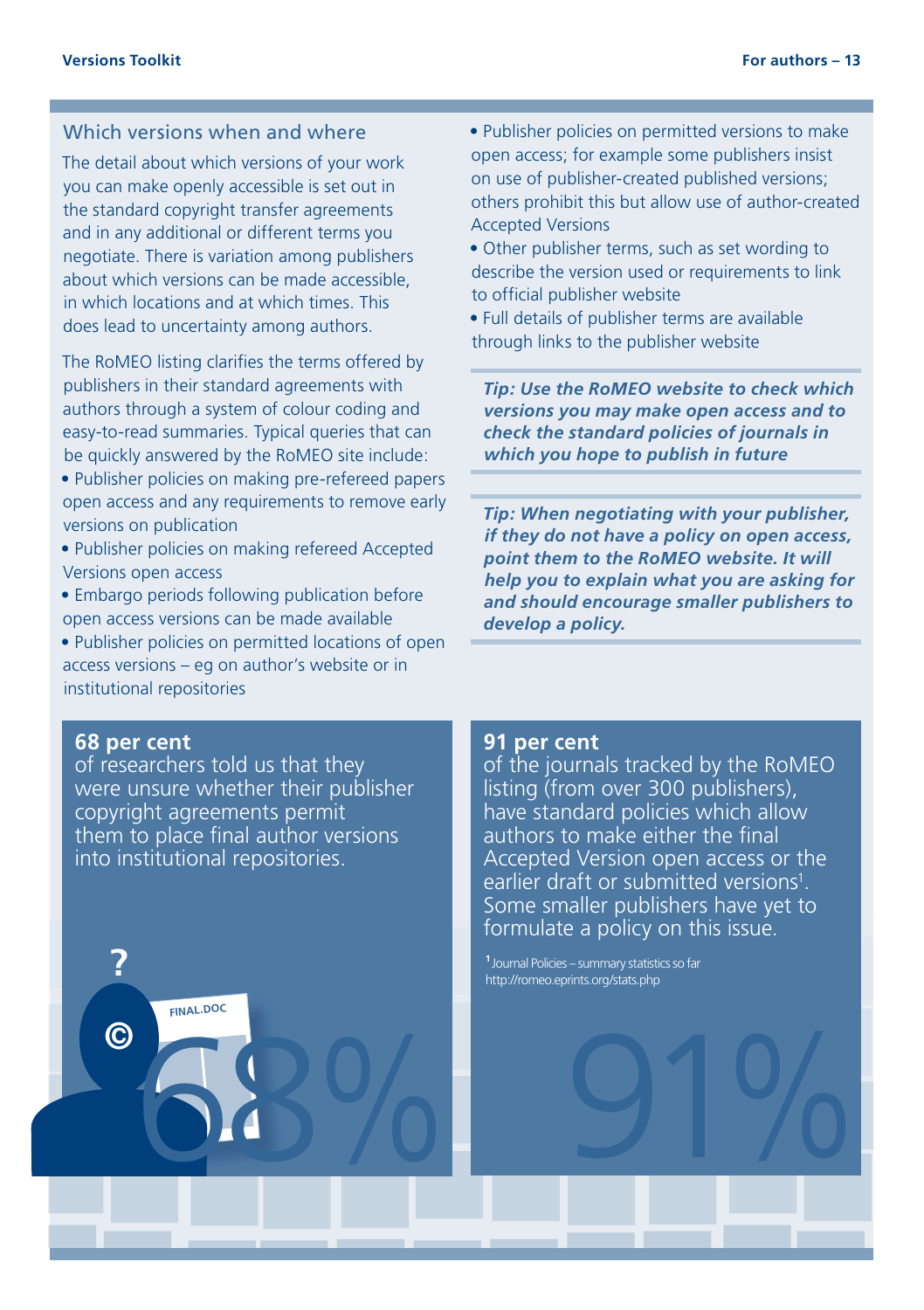In some cases your publisher will allow you as an author to place a publisher-created PDF on your own website but will only allow you to make an author-created Accepted Version available in an institutional repository. Here are a few reasons why it is worth you taking that extra step to archive your work in the repository:

- Increased visibility and discoverability of your work through web search engines
- Indexing and professional description of your work
- Long-term care and preservation of your digital assets

• Careful linking to and from preceding, successive and related versions of your work

# **Version identification – helping your readers**

Researchers told us that they commonly find multiple versions or copies of research outputs on the web and have to spend time inspecting the different versions to find the one they need (often the latest version). If you provide an open access version of your work to a subject repository or institutional repository please let the administrator know whatever you can about the version, for example:

- which version it is
- which journal or book it is (to be) published in
- any variance from the published version
- date of completion of the manuscript
- existence of any other related versions on the web and/or in the institutional repository
- relationship of this version to other versions
- your preferred citation

We suggest that you try to identify your versions of journal articles as one of the following:

| Draft                  | Early version circulated<br>as work in progress                                                                             |
|------------------------|-----------------------------------------------------------------------------------------------------------------------------|
| Submitted<br>Version   | The version that has been<br>submitted to a journal for<br>peer review                                                      |
| Accepted<br>Version    | The final author-created<br>version that incorporates<br>referee comments and<br>is the accepted for<br>publication version |
| Published<br>Version   | The publisher-created<br>published version                                                                                  |
| <b>Updated Version</b> | A version updated<br>since publication                                                                                      |

Researchers tell us that being able to discover the date of completion of a manuscript is one of the top three solutions to the problem of multiple versions found online. Add dates to the front page of all files that you are posting on open access sites because some search engines take readers straight to the PDF file of your work and readers will need to identify the version from information given on the first page. Dates in the filename can also be helpful to readers, though filenames can be subject to change, for example on deposit to a repository.

*Tip: Make sure that you include important information on the front page of your work such as date of completion of manuscript and suggested citation, if published.*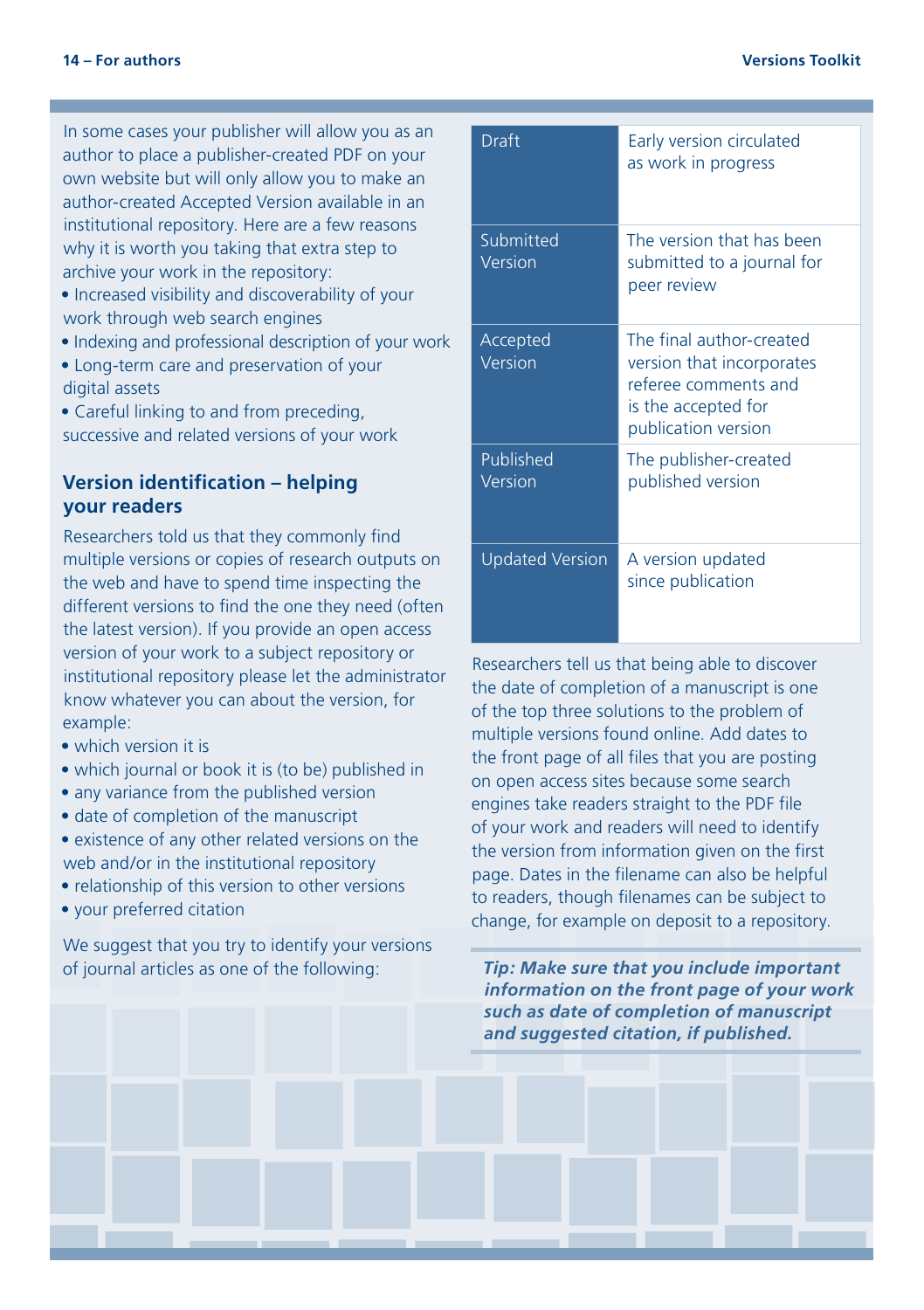If you are concerned about variation between your Accepted Version and the published version, you could consider adding a brief note about the nature and extent of such variations, eg 'verbatim as published', 'minor punctuation changes', 'minor but substantive change to formula on p.XX'.

It can be helpful to your readers if you provide notes on the front page of your open access versions about how the paper fits with other related works such as working paper versions. Repository staff will be able to link your paper to related works.

# **Author checklist for identifying versions of research outputs**

This checklist suggests a number of ways to identify versions of your work when placing open access versions online. By adding some of these details to your research outputs you will help to guide your readers to published, later, earlier or related versions.

The most useful elements for identifying versions are highlighted in bold text. Although this is a long checklist, not all the elements will be important in every case. Any detail you can provide is likely to be helpful.

Some elements are suggested for inclusion by you on the front page of your research output. Others may simply be communicated to your repository staff when you deposit the work in an open access repository.

If you deposit your work in a repository already, you may be asked to provide other elements of information about your work. In this checklist we focus mainly on those elements which help to identify different versions of a work.

| <b>Element</b>                             | <b>Example</b>                            |
|--------------------------------------------|-------------------------------------------|
| <b>Author(s) names</b>                     |                                           |
| <b>Title of work</b>                       |                                           |
| Institution name(s)                        |                                           |
| Institution address(es)                    |                                           |
| Email address(es)                          |                                           |
| <b>Date of completion</b><br>of manuscript | [Eg, Manuscript completed: 19 April 2008] |
| Version number                             | [Eg, V1.0 or v2c]                         |
|                                            | table continues                           |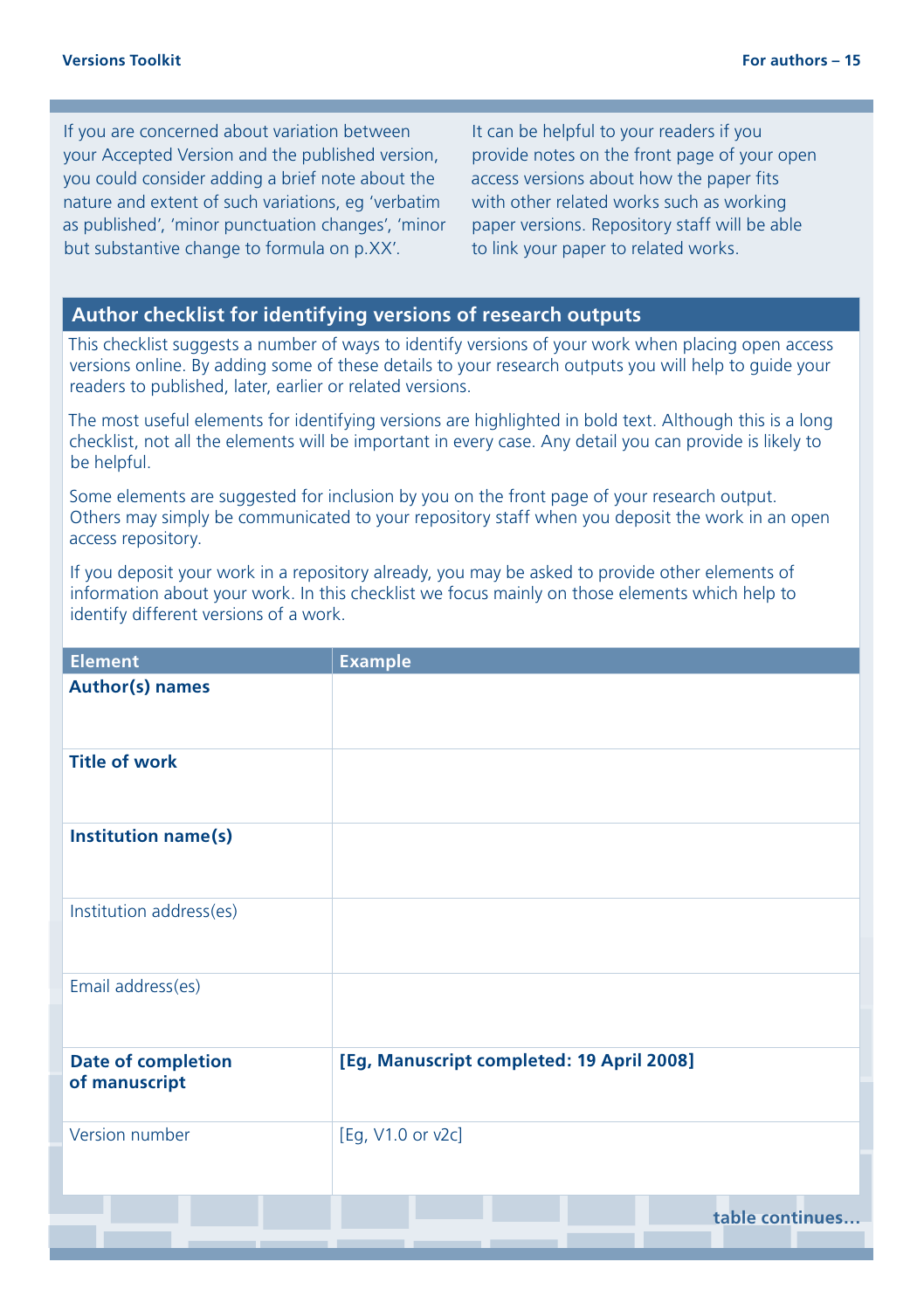# **Author checklist continued…**

| Filename                                                                 | [Eq, nameofpaper_v1.5_19april08.pdf]                                                                                                                                                                                   |
|--------------------------------------------------------------------------|------------------------------------------------------------------------------------------------------------------------------------------------------------------------------------------------------------------------|
| <b>Status of version (select one)</b>                                    | [Draft   Submitted Version   Accepted Version  <br><b>Published Version   Updated Version]</b>                                                                                                                         |
| Source of version (select one)                                           | [Author   Publisher]                                                                                                                                                                                                   |
| Type of research output<br>(select one)                                  | [Pre-print or other work in progress   Conference paper<br>  Conference presentation   Working paper   Discussion<br>paper   Book chapter   Journal article   etc]                                                     |
| Earlier version(s)                                                       | [Provide details of earlier versions from which this version is directly<br>derived. For example, the submitted version is an earlier version of<br>an Accepted Version. A working paper could be an earlier version.] |
| Related version(s)                                                       | [Provide details of related research outputs such as conference<br>papers, presentations, working papers and other outputs<br>where the relationship is not sequential in time.]                                       |
| Later version(s)                                                         | [Provide details of later versions if known. For example if<br>the version in hand is the author-created final Accepted<br>Version, then the published version is later.]                                              |
| <b>Variation from published</b><br>version if applicable<br>(select one) | [None (verbatim copy)   Typographical/<br>punctuation   Minor   Major]                                                                                                                                                 |
| <b>Notes about variation</b><br>from published version<br>if applicable  | [Eg, 'Includes four statistical tables not<br>shown in the published version.']                                                                                                                                        |
| <b>Preferred citation</b>                                                | [Give your instructions here, for example a request not to<br>cite, or a recommended citation to the published version.]                                                                                               |
| <b>DOI</b>                                                               | [if publisher DOI is known, provide it here.]                                                                                                                                                                          |
| Official publisher URL                                                   | [for example, a journal homepage.]                                                                                                                                                                                     |
| Stable URL                                                               | [for example a persistent URL in your<br>institutional repository, if known.]                                                                                                                                          |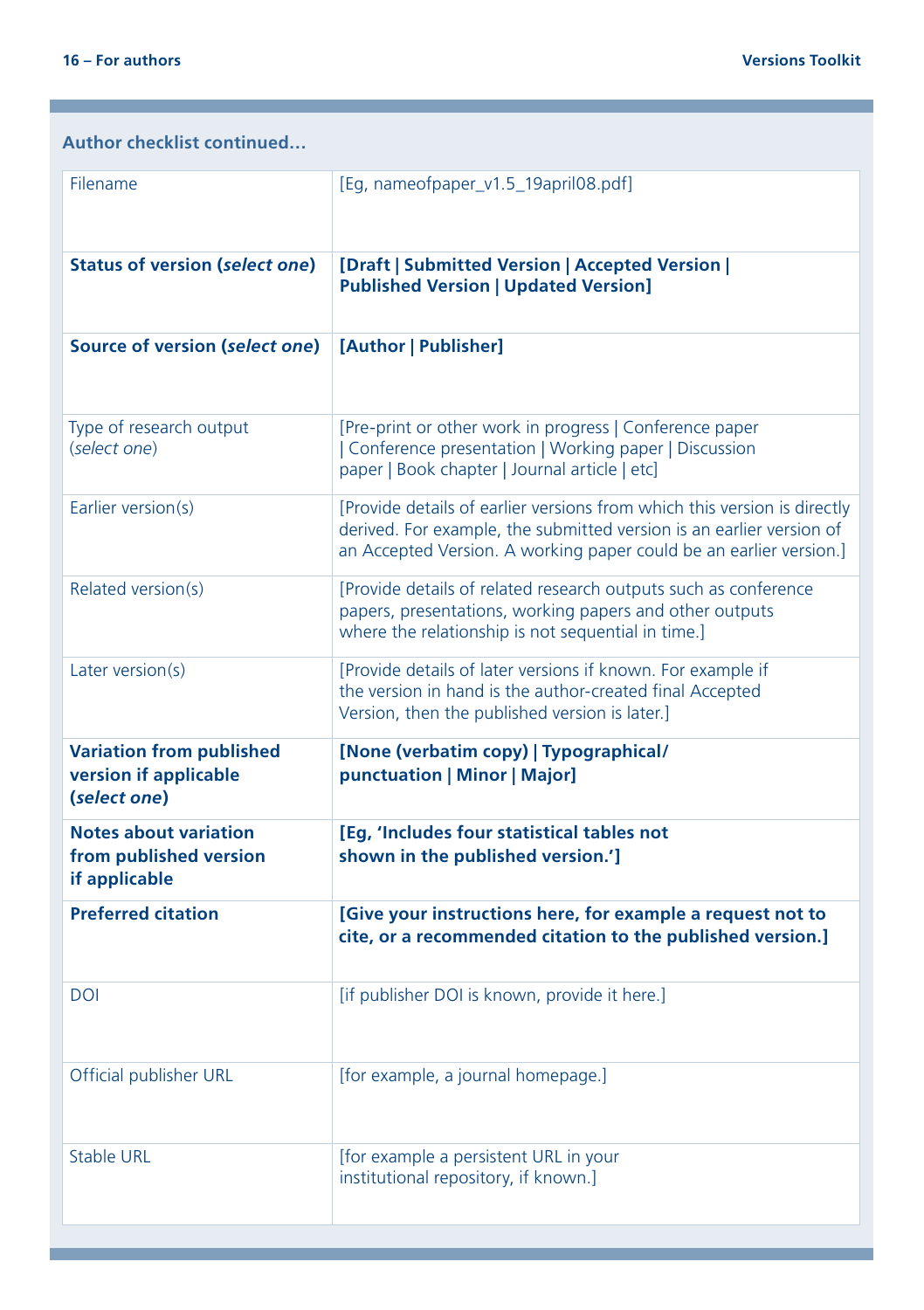# **For readers**

If you are consulting this toolkit you are probably both a reader and an author. This section sets out a few ideas for you to bear in mind when searching for and citing open access research papers.

## Searching – to find all available papers

At the time of writing, general search engines such as Google are the most comprehensive source for content on the Internet and these will pick up individual papers. Research papers deposited in institutional repositories are generally retrieved well by search engines.

If many versions of a paper are found on the web, try searching in Google Scholar **[http://scholar.](http://scholar.google.com) [google.com](http://scholar.google.com)**, which matches similar papers by author and title and places them together. Google Scholar also presents published versions of papers near the top when these are available.

Academic search sites which cover open access institutional and subject repositories are becoming increasingly useful. For examples see BASE **ww[w.base-search.net/](http://www.base-search.net/)** which tracks over 500 repositories or Intute Repository Search from the UK **<http://irs.ukoln.ac.uk/>**

## Finding the latest paper

Look out for comments and notes in the paper which refer to 'work in progress', 'draft' or 'submitted version'. If you see these, check for later versions of the paper before relying on or citing the version you have found.

## Has the open access paper that I have read been published?

If a paper has been deposited in a wellmanaged open access repository, there will be a link to the published version if the paper has been published. Web search engines can also help you to discover published versions.

# I do not have access to a published version, can I find an open access version?

You can use search engines to retrieve open access papers. When these have been placed in wellmanaged repositories they should be retrieved. Or, you can search for the author's home page or institution to look for a copy on personal websites.

# Citing others' work

Do respect authors' wishes not to have their early work in progress cited, wherever you see that they have requested this.

If you have found an open access version of a paper online and would like to cite it in your work, but wish to refer to the published version, you could consider citing both versions.

## Not found an open access paper online?

If you want to obtain a paper and have not found an open access version that you can read, do contact the author direct and ask for a copy of the paper. Authors usually welcome this kind of communication. You could suggest that they deposit a copy in their institutional repository.

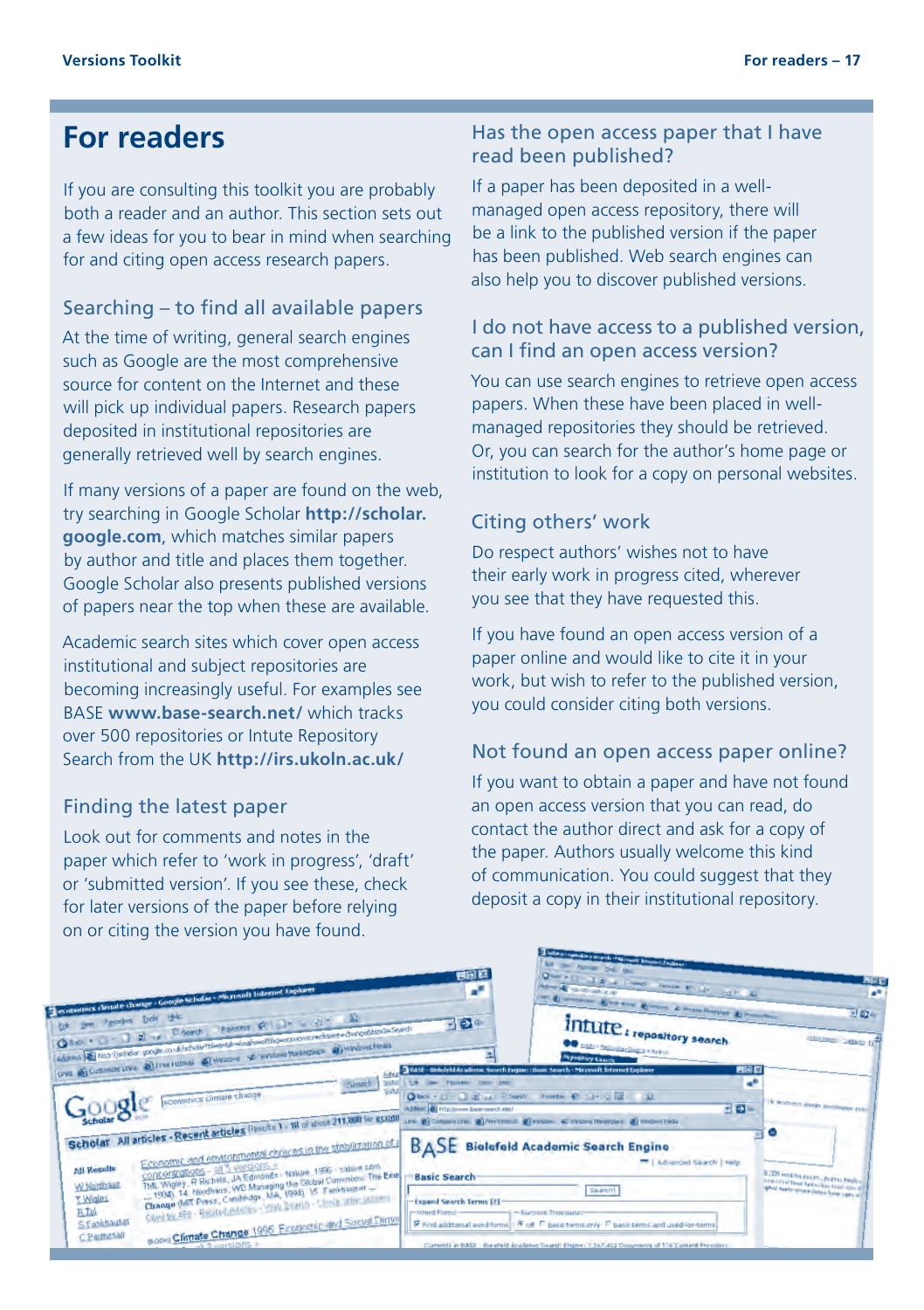# **For repository staff**

- Help authors to present the latest versions of their work to their readers by linking earlier and later versions of papers to each other. Help authors even more by making the latest version most prominent, with earlier versions linked behind. By doing this you will reassure authors that they can leave earlier versions of their work in the repository.
- At deposit stage, ask the author or depositor whether there are related papers or materials on the Internet which you can:
	- link to from this record
	- add to the repository
- Help readers to discover everything they wish to by linking to other related versions of research such as conference material, working papers and reports to funders
- Implement a metadata scheme which handles version identification well, such as the Scholarly Works Application Profile
- For author-created versions, always indicate the date of completion of manuscript clearly in your repository. If this is not forthcoming from the author please request it.
- Ask which version of an article you are being sent:

| Draft                    | Early version circulated<br>as work in progress                                                                    |
|--------------------------|--------------------------------------------------------------------------------------------------------------------|
| <b>Submitted Version</b> | The version that has been<br>submitted to a journal for<br>peer review                                             |
| <b>Accepted Version</b>  | The author-created version<br>that incorporates referee<br>comments and is the version<br>accepted for publication |
| <b>Published Version</b> | The publisher-created<br>published version                                                                         |
| <b>Updated Version</b>   | A version updated<br>since publication                                                                             |

• Ask how the text varies from that of the published version:

| <b>Variance from published version</b> |                                                                                                  |  |
|----------------------------------------|--------------------------------------------------------------------------------------------------|--|
| None                                   | Author version is a verbatim<br>copy of the publisher version                                    |  |
| Typographical/<br>punctuation          | Punctuation or other<br>grammatical changes which<br>do not affect the meaning                   |  |
| Minor                                  | Minor differences between this<br>and publisher version which could<br>however affect a citation |  |
| Major                                  | Major changes – reader advised to<br>check publisher version before citing                       |  |

- Incorporate any authors' notes about variations between versions, in the metadata records.
- Indicate clearly in your repository whether the item is an author-created version or a publisher-created version.
- Help authors to comply with publisher requirements by linking to official published versions and providing copyright statements as necessary.
- Aim to acquire and store versions of research papers in open formats such as XML or open office document formats, so that comparisons can be made between content of versions in future.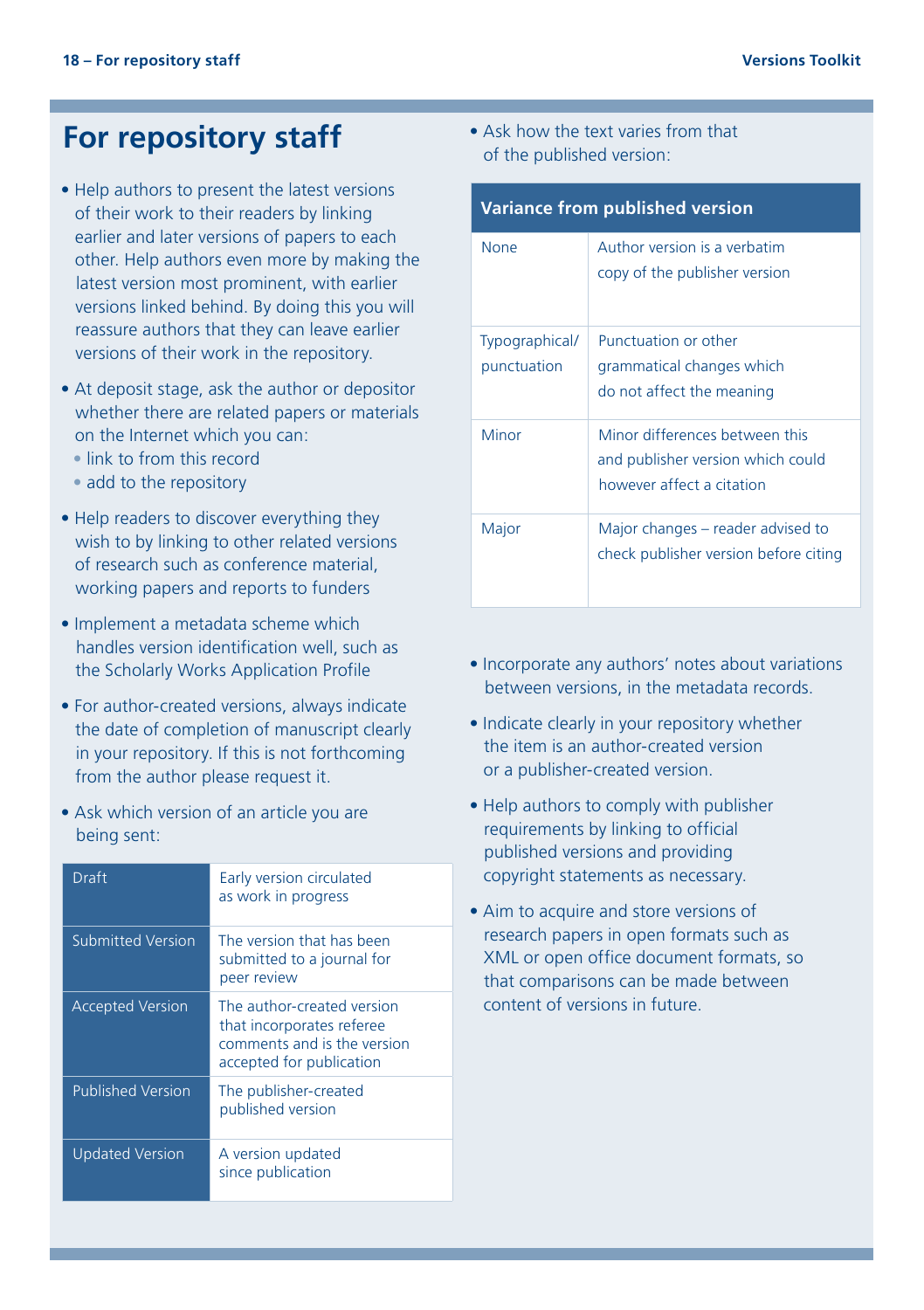# **Resources**

#### **Open access**

Budapest Open Access Initiative (BOAI) The aims of open access, with an explanation of open access self-archiving and publication in open access journals.

**www[.soros.org/openaccess/](http://www.soros.org/openaccess/)** 

Self Archiving FAQ for the Budapest Open Access Initiative (BOAI) Very comprehensive guidance on placing your work in an open access repository. **www[.eprints.org/openaccess/self-faq/](http://www.eprints.org/openaccess/self-faq/)**

Open Access briefing paper version 2 Joint Information Systems Committee (JISC). **www[.jisc.ac.uk/publications/](http://www.jisc.ac.uk/publications/publications/pub_openaccess_v2.aspx) [publications/pub\\_openaccess\\_v2.aspx](http://www.jisc.ac.uk/publications/publications/pub_openaccess_v2.aspx)**

# Create Change Examines new opportunities in scholarly communication in the Internet age and encourages active participation by researchers in guiding the course of change. **www[.createchange.org/](http://www.createchange.org/)**

DRIVER Portal – Information for researchers Information pages derived from the European DRIVER Project. **www[.driver-support.eu/en/](http://www.driver-support.eu/en/researchers/index.html) [researchers/index.html](http://www.driver-support.eu/en/researchers/index.html)** 

# **Publisher copyright transfer agreement policies and author rights**

SHERPA/RoMEO – Publisher copyright policies and self-archiving Summary of permissions that are normally given as part of each publisher's copyright transfer agreement. Searchable by publisher name and journal name.

**www.sherpa.ac.uk/romeo.php** 

#### Copyright toolbox

Information for authors and publishers about achieving a balance of rights in scholarly communication. Includes sample *licence to publish* for authors wishing to retain copyright and sample wording to add to copyright transfer agreements in order to retain certain rights. SURF Foundation and JISC.

**[http://copyrighttoolbox.surf.nl/](http://copyrighttoolbox.surf.nl/copyrighttoolbox/) [copyrighttoolbox/](http://copyrighttoolbox.surf.nl/copyrighttoolbox/)**

#### SPARC Author Rights

Includes the SPARC Author Addendum which authors can use to secure your rights as the author of a journal article. **ww[w.arl.org/sparc/author/index.html](http://www.arl.org/sparc/author/index.html)**

#### Creative Commons License

This website takes you through the steps needed to create a Creative Commons license for your work. **<http://creativecommons.org/license/>**

# **Funder policies on open access**

JULIET – Research funders' open access policies Summary information about funder policies on deposit of research outputs on open access with links through to the full policies. **ww[w.sherpa.ac.uk/juliet/index.php](http://www.sherpa.ac.uk/juliet/index.php)** 

# **Version identification**

This toolkit is available on the web at: **ww[w.lse.ac.uk/library/versions/toolkit.html](http://www.lse.ac.uk/library/versions/toolkit.html)**

VIF – Version Indentification Framework This framework provides a set of guidelines on versions of digital objects such as images, text and data.

**[www.lse.ac.uk/library/vif/](www.lse.ac.uk/library/vif)**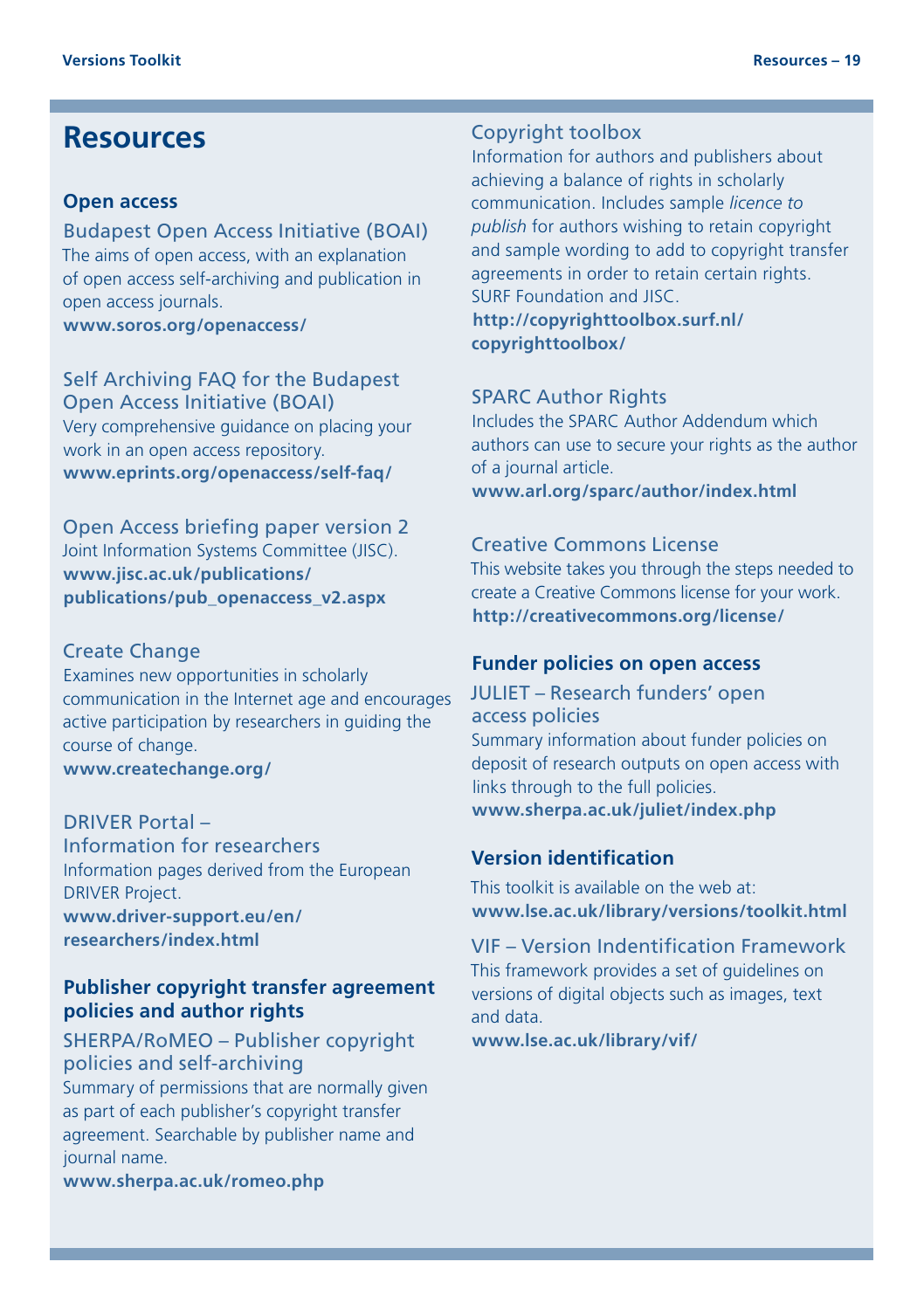| <b>Notes</b> |  |
|--------------|--|
|              |  |
|              |  |
|              |  |
|              |  |
|              |  |
|              |  |
|              |  |
|              |  |
|              |  |
|              |  |
|              |  |
|              |  |
|              |  |
|              |  |
|              |  |
|              |  |
|              |  |
|              |  |
|              |  |
|              |  |
|              |  |
|              |  |
|              |  |
|              |  |
|              |  |
|              |  |
|              |  |
|              |  |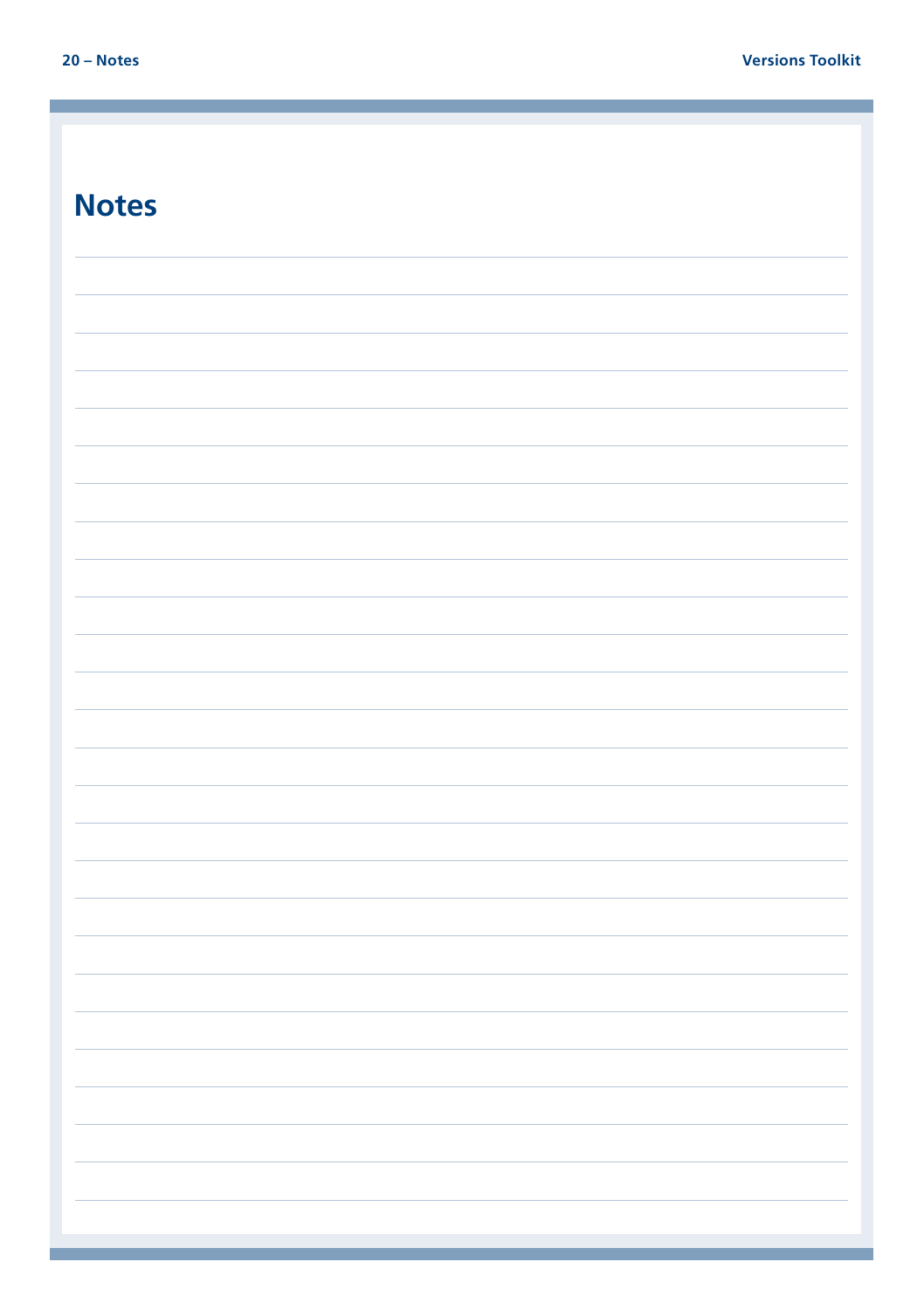#### **Disclaimer**

The information contained in this document is intended as general guidance. Due care has been taken to ensure its accuracy. Where issues relating to copyright and contractual agreements between authors and publishers are addressed, the information is not intended and should not be construed as legal advice.

## **© LSE 2008**

Equality and diversity are central to the aims and objectives of LSE. The School actively promotes the involvement of all students and staff in all areas of School life and seeks to ensure that they are free from discrimination on the grounds of gender, race, social background, disability, religious or political belief, age and sexual orientation. At LSE we recognise that the elimination of discrimination is integral to ensuring the best possible service to students, staff and visitors to the School.

The London School of Economics and Political Science is a School of the University of London. It is a charity and is incorporated in England as a company limited by guarantee under the Companies Act (Reg. No. 70527)

The information in this toolkit can be made available in alternative formats, on request. Please contact: versions@lse.ac.uk

Design: **LSE Design Unit** (www.lse.ac.uk/designunit)



Printed on 100% recycled paper